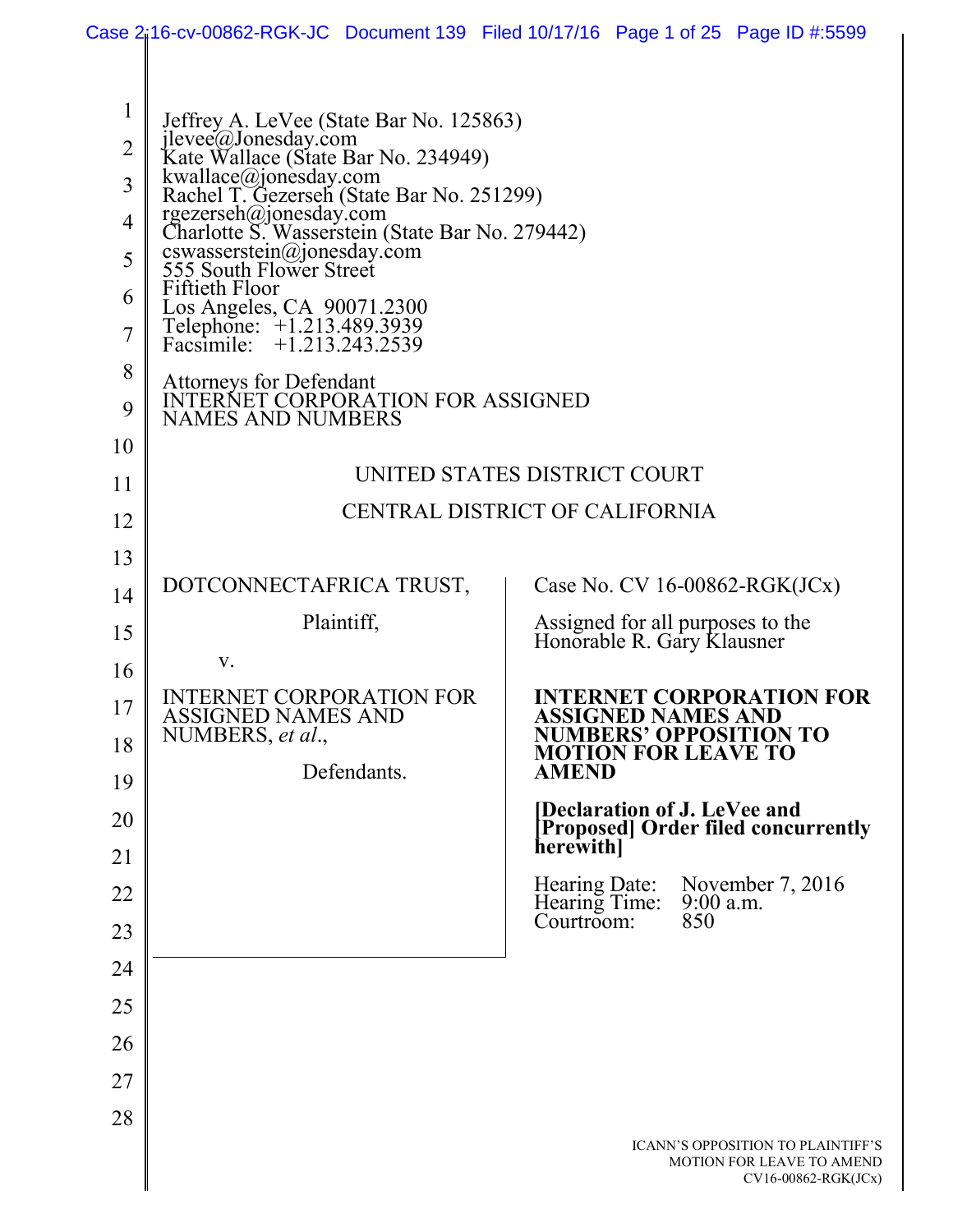| 1                   |      | <b>TABLE OF CONTENTS</b>                                                                                |      |
|---------------------|------|---------------------------------------------------------------------------------------------------------|------|
| $\overline{2}$      |      |                                                                                                         | Page |
| 3                   | I.   |                                                                                                         |      |
| $\overline{4}$      | Π.   | FACTUAL BACKGROUND AND PROCEDURAL HISTORY  2                                                            |      |
| 5                   | III. |                                                                                                         |      |
|                     | IV.  | THE MOTION MUST BE DENIED UNDER RULE 16<br>A.                                                           |      |
| 6<br>$\overline{7}$ |      | BECAUSE THERE IS NO GOOD CAUSE TO AMEND THE                                                             |      |
| 8                   |      | <b>B</b> .                                                                                              |      |
| 9                   |      | Plaintiff Proposes The Amendment In Bad Faith Because                                                   |      |
| 10                  |      |                                                                                                         |      |
| 11                  |      | Plaintiff Unduly Delayed In Seeking To Amend The<br>2.                                                  |      |
| 12                  |      | 3 <sub>1</sub><br><b>ICANN</b> Would Be Severely Prejudiced Were The Motion                             |      |
| 13                  |      |                                                                                                         |      |
| 14                  |      | The Proposed Amendment Is Unquestionably Futile 13<br>4.<br>ICANN Is Not a Governmental Actor  14       |      |
| 15                  |      | (a)<br>The Nexus Between The U.S. Government<br>(i)                                                     |      |
| 16                  |      |                                                                                                         |      |
| 17<br>18            |      | <b>ICANN Performs No Governmental</b><br>(ii)<br>Function That Would Permit It To Be                    |      |
|                     |      |                                                                                                         |      |
| 19<br>20            |      | Even If ICANN Were Deemed A Governmental<br>(b)<br>Actor, The Proposed Amendment Is Otherwise<br>Futile |      |
| 21                  |      | Plaintiff Has Already Amended Its Complaint  19<br>5.                                                   |      |
| 22                  | V.   |                                                                                                         |      |
| 23                  |      |                                                                                                         |      |
| 24                  |      |                                                                                                         |      |
| 25                  |      |                                                                                                         |      |
| 26                  |      |                                                                                                         |      |
| 27                  |      |                                                                                                         |      |
| 28                  |      |                                                                                                         |      |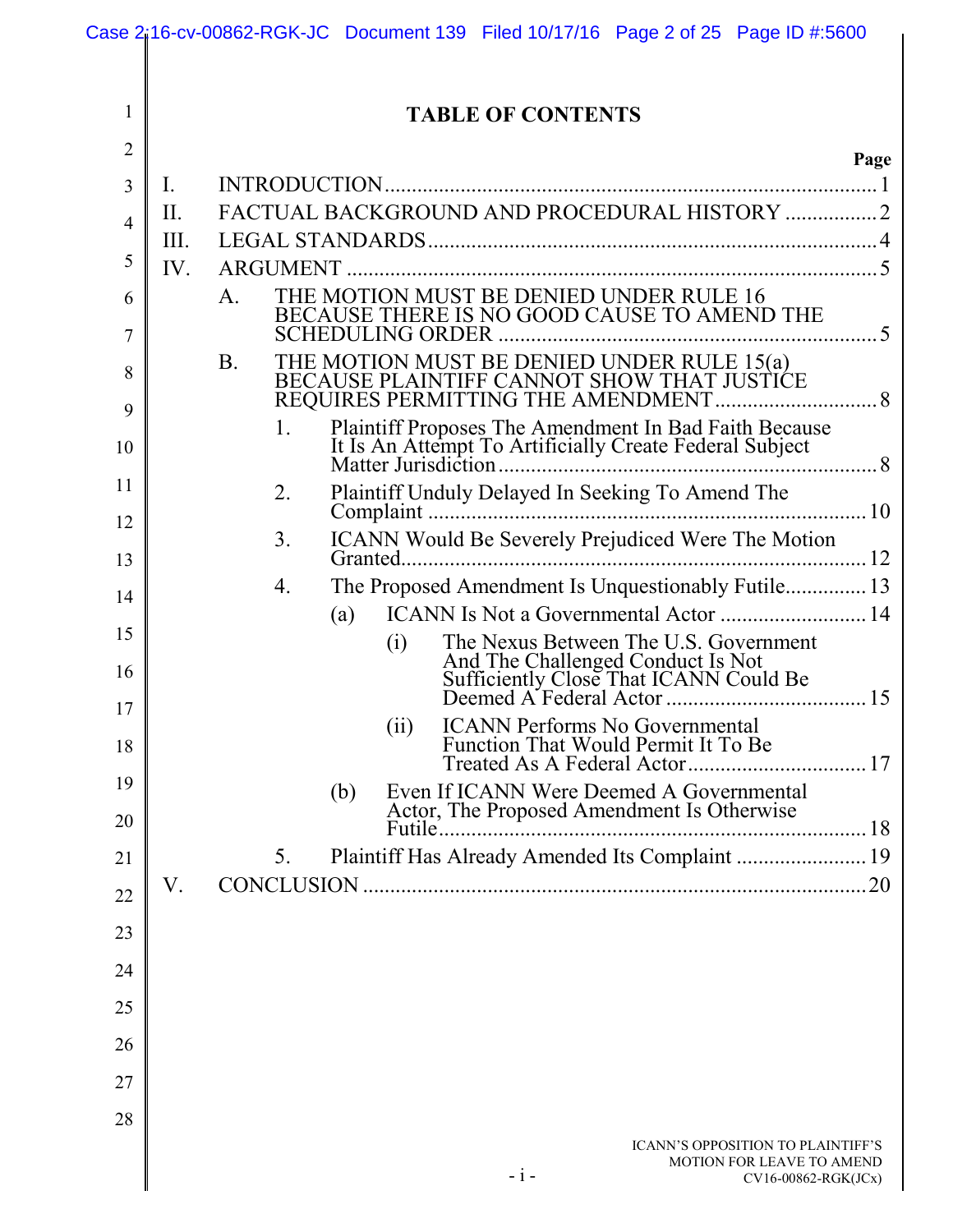2

### **TABLE OF AUTHORITIES**

| 3        | <b>CASES</b>                                                                                                                           |
|----------|----------------------------------------------------------------------------------------------------------------------------------------|
| 4<br>5   | Allen v. City of Beverly Hills,                                                                                                        |
| 6        | Am. Mfrs. Mut. Ins. Co. v. Sullivan,                                                                                                   |
| 7<br>8   | AmerisourceBergen Corp. v. Dialysist W., Inc.,                                                                                         |
| 9        | Ascon Props., Inc. v. Mobil Oil Co.,                                                                                                   |
| 10<br>11 | Attorneys Tr. v. Videotape Comput. Prods., Inc.,                                                                                       |
| 12<br>13 | Bd. of Regents of State Colls. v. Roth,                                                                                                |
| 14<br>15 | Bever v. CitiMortg., Inc.,<br>No. 1:11-cv-01584-AWI-SKO, 2014 U.S. Dist. LEXIS 54390 (E.D.                                             |
| 16<br>17 | Brentwood Acad. v. Tenn. Secondary Sch. Athletic Ass'n,                                                                                |
| 18       | Burns v. Cty. of King,                                                                                                                 |
| 19<br>20 | Caviness v. Horizon Cmty. Learning Ctr., Inc.,                                                                                         |
| 21       | Chodos v. W. Publ'g Co.,                                                                                                               |
| 22<br>23 | Correctional Services Corp. v. Malesko,                                                                                                |
| 24<br>25 | Dev v. Donahoe, No. 2:12-cv-3026-JAM-EFB PS, 2014 U.S. Dist.<br>LEXIS 56037, at *5–6 (E.D. Cal. Apr. 22, 2014), <i>adopted by</i> 2014 |
| 26<br>27 | Erum v. Cty. of Kauai,<br>No. 08-00113 SOM-BMK, 2008 U.S. Dist. LEXIS 22647 (D. Haw.                                                   |
| 28       | ICANN'S OPPOSITION TO PLAINTIFF'S<br>MOTION FOR LEAVE TO AMEND<br>$-ii -$<br>CV16-00862-RGK(JCx)                                       |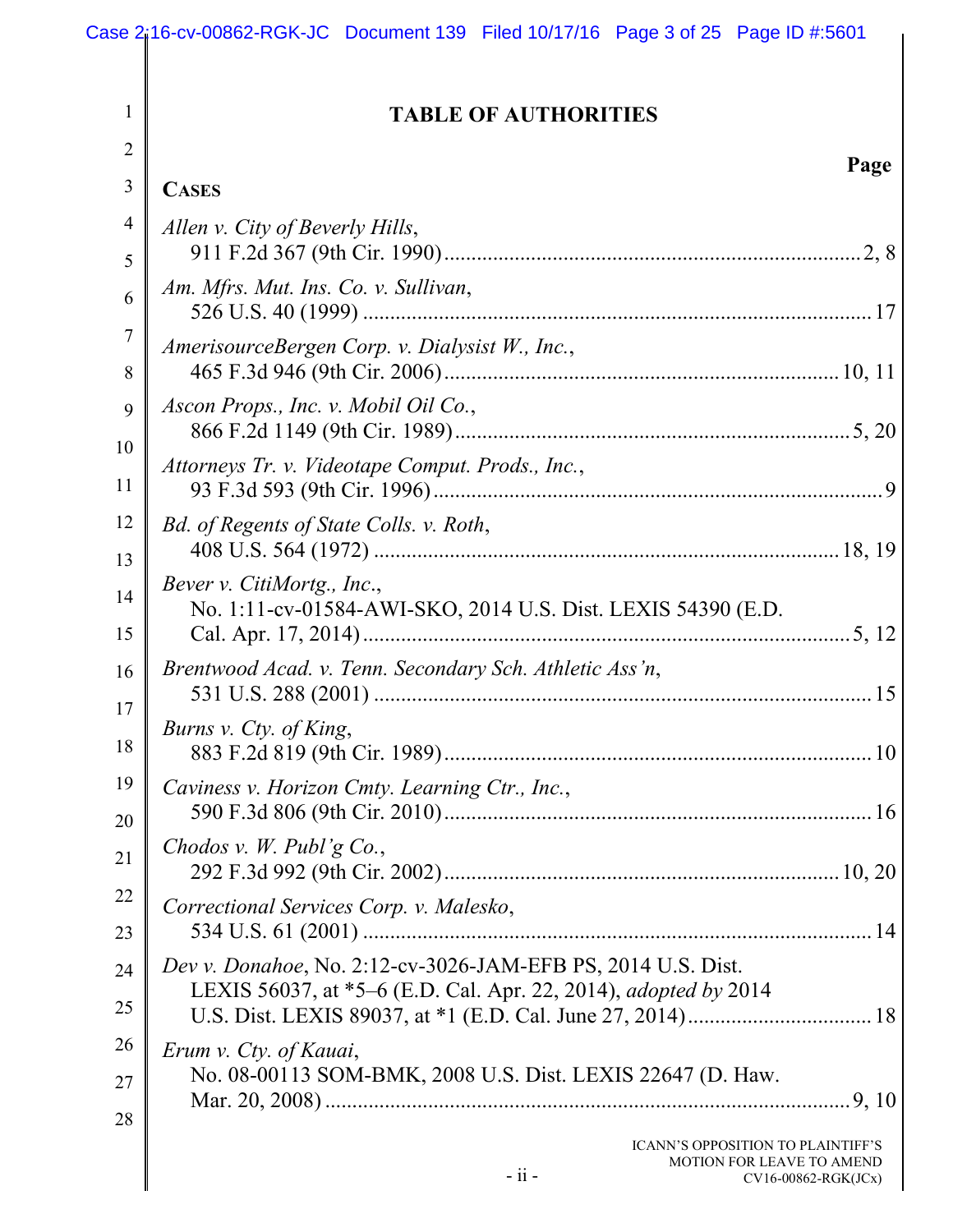|                                  | Case 2i <sub>1</sub> 16-cv-00862-RGK-JC Document 139 Filed 10/17/16 Page 4 of 25 Page ID #:5602             |
|----------------------------------|-------------------------------------------------------------------------------------------------------------|
| 1<br>$\overline{2}$              | <b>TABLE OF AUTHORITIES</b><br>(continued)                                                                  |
| $\mathfrak{Z}$<br>$\overline{4}$ | Page<br>ExperExch., Inc. v. Doculex, Inc.,<br>No. C 08-4722 SBA, 2009 U.S. Dist. LEXIS 112411, *85–86 (N.D. |
| 5<br>6                           | Flagg Brothers, Inc. v. Brooks,                                                                             |
| 7<br>8                           | Frogface v. Network Sols., Inc.,<br>No. C-00-3854 WHO, 2002 U.S. Dist. LEXIS 2594 (N.D. Cal. Jan.           |
| 9<br>10                          | Jackson v. Bank of Haw.,<br>Jackson v. Laureate, Inc.,                                                      |
| 11<br>12<br>13                   | Jackson v. Metro. Edison Co.,                                                                               |
| 14<br>15                         | Johnson v. Mammoth Recreations,                                                                             |
| 16<br>17                         | Lee v. Katz,<br>Lockheed Martin Corp. v. Network Sols., Inc.,                                               |
| 18<br>19                         | Mathews v. Eldridge,                                                                                        |
| 20<br>21                         | McNeil v. Verisign, Inc.,                                                                                   |
| 22<br>23                         | Morongo Band of Mission Indians v. Rose,<br>Morse v. N. Coast Opportunities, Inc.,                          |
| 24<br>25                         | name.space, Inc. v. Internet Corp. for Assigned Names & Nos.,                                               |
| 26<br>27<br>28                   | Osakan v. Apple Am. Grp.,<br>No. C08-4722 SBA, 2010 U.S. Dist. LEXIS 53830, at *9-12 (N.D.<br>11            |
|                                  | ICANN'S OPPOSITION TO PLAINTIFF'S<br>MOTION FOR LEAVE TO AMEND<br>- iii -<br>CV16-00862-RGK(JCx)            |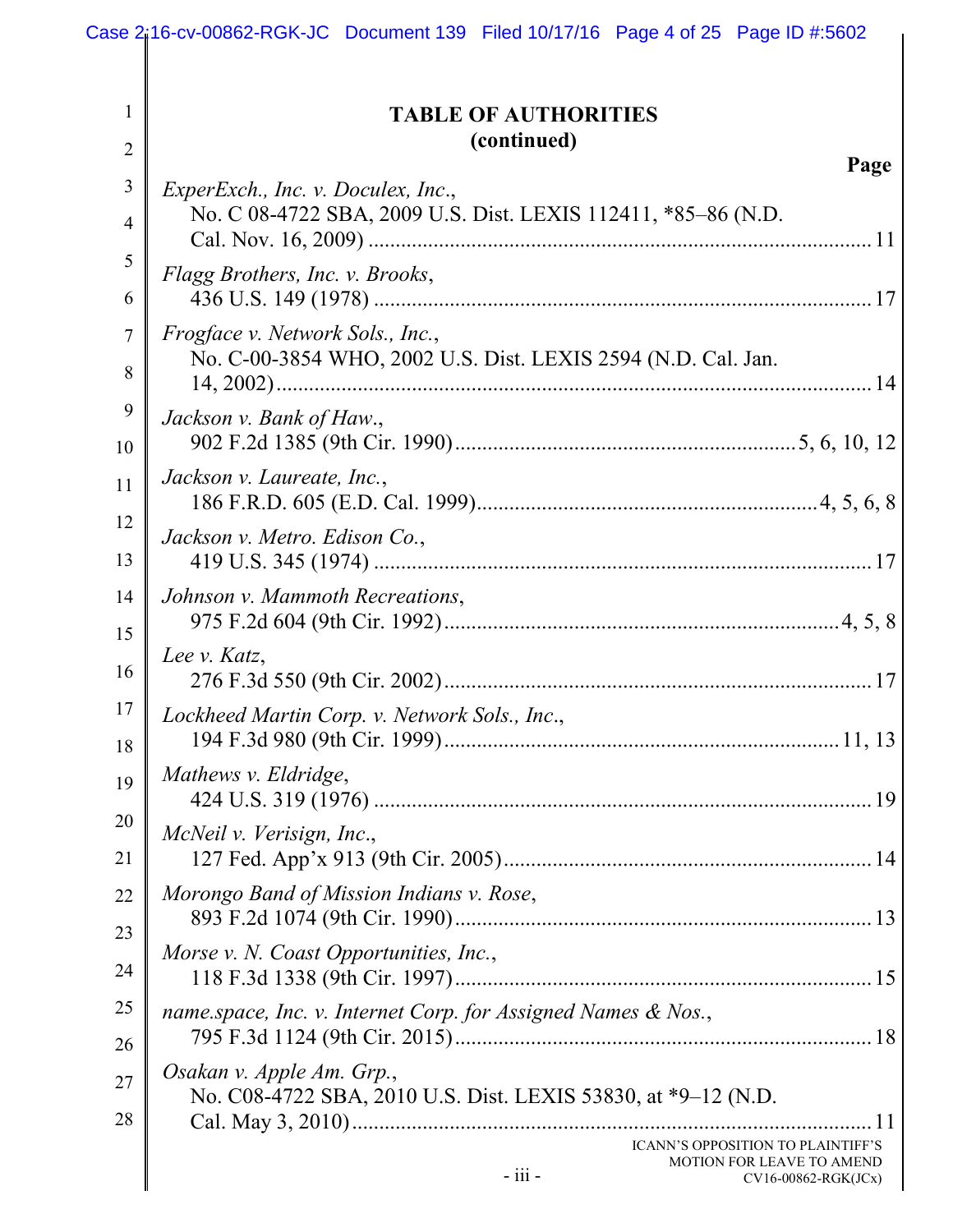|                     | Case $2$ <sub>i</sub> 16-cv-00862-RGK-JC Document 139 Filed 10/17/16 Page 5 of 25 Page ID #:5603        |      |
|---------------------|---------------------------------------------------------------------------------------------------------|------|
| 1<br>$\overline{2}$ | <b>TABLE OF AUTHORITIES</b><br>(continued)                                                              |      |
| 3                   |                                                                                                         | Page |
| $\overline{4}$      | Register.com v. Verio, Inc.,<br>126 F. Supp. 2d 238 (S.D.N.Y. 2000), aff'd 356 F.2d 393 (2d Cir.        |      |
| 5                   | Rendell-Baker v. Kohn,                                                                                  |      |
| 6                   |                                                                                                         |      |
| 7<br>8              | Siler v. Louisville & Nashville R. Co.,                                                                 |      |
| 9                   | Villegas v. Gilroy Garlic Festival Assoc.,                                                              |      |
| 10                  | Zinman v. Wal-Mart Stores, Inc.,                                                                        |      |
| 11                  | No. 09-02045 CW, 2010 U.S. Dist. LEXIS 62826 (N.D. Cal. June                                            |      |
| 12                  | Zivkovic v. S. Cal. Edison Co.,                                                                         |      |
| 13                  |                                                                                                         |      |
| 14                  | <b>OTHER AUTHORITIES</b>                                                                                |      |
| 15                  |                                                                                                         |      |
| 16                  |                                                                                                         |      |
| 17                  |                                                                                                         |      |
| 18                  |                                                                                                         |      |
| 19                  |                                                                                                         |      |
| 20                  |                                                                                                         |      |
| 21                  |                                                                                                         |      |
| 22                  |                                                                                                         |      |
| 23                  |                                                                                                         |      |
| 24                  |                                                                                                         |      |
| 25                  |                                                                                                         |      |
| 26                  |                                                                                                         |      |
| 27                  |                                                                                                         |      |
| 28                  |                                                                                                         |      |
|                     | <b>ICANN'S OPPOSITION TO PLAINTIFF'S</b><br>MOTION FOR LEAVE TO AMEND<br>$-iv -$<br>CV16-00862-RGK(JCx) |      |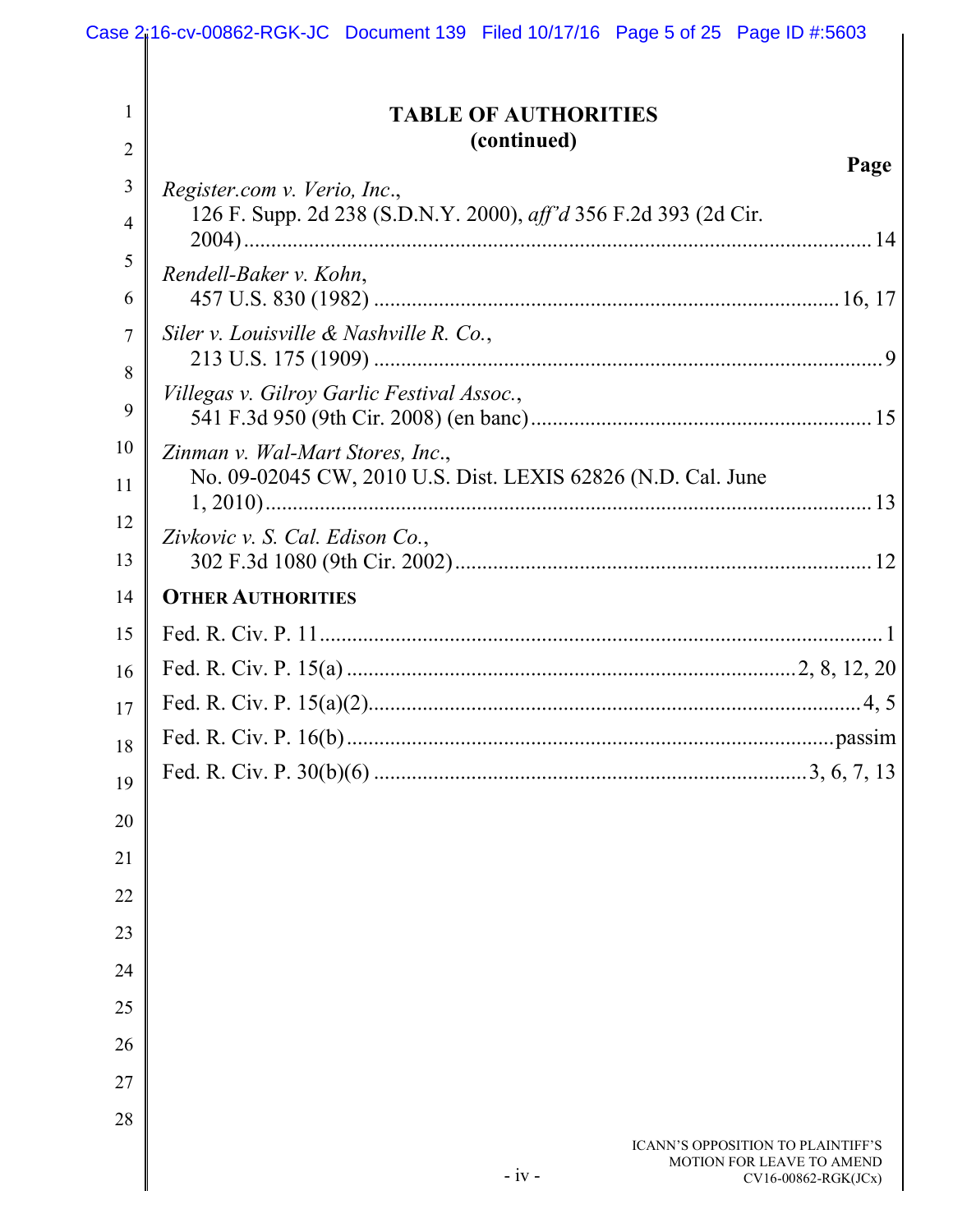# **I. INTRODUCTION**

2 3 4 5 6 7 8 9 10 11 12 13 14 15 16 17 18 19 20 Plaintiff DotConnectAfrica Trust ("Plaintiff") has filed a motion for leave to file a second amended complaint ("Motion") long after the August 1, 2016 deadline to amend the pleadings set forth in this Court's scheduling order ("Scheduling Order," ECF No. 110). Plaintiff's Motion seeks to add a Fifth Amendment procedural due process claim ("Due Process Claim") against the Internet Corporation for Assigned Names and Numbers ("ICANN"). Plaintiff does not contend that it suddenly discovered new facts that support the addition of the Due Process Claim (after the deadline to do so), nor could it since all the materials Plaintiff cites were widely available on the Internet prior to the amendment deadline, as well as prior to the filing of the lawsuit. Rather, Plaintiff merely states that it did not "contemplate" the cause of action until now. (Mot. at 6.) Moreover, the proposed Due Process Claim is blatantly frivolous, as it relies upon the nonsensical notions that: (1) Plaintiff has a constitutional right to operate the new gTLD .AFRICA; and (2) ICANN is an agent of the U.S. Government.<sup>[1](#page-5-1)</sup> Nothing in the Proposed Second Amended Complaint ("PSAC") or the Motion plausibly suggests any constitutionally cognizable property or liberty interest in the right to operate .AFRICA (as there is none), rendering the proposed Due Process Claim defective at the outset. Further, no set of facts could be pled to show that ICANN is a governmental actor, because it is not.

21 22 23 24 25 The real reason Plaintiff seeks to amend its First Amended Complaint ("FAC") to add the Due Process Claim is to artificially create subject matter jurisdiction in a desperate bid to keep this action in federal court, since ZA Central Registry ("ZACR") as an indispensable party destroys the Court's diversity jurisdiction. (*See* ECF No. 137 at 4 n.2.) Such gamesmanship and manipulation of

26

<span id="page-5-1"></span>27

<span id="page-5-0"></span><sup>&</sup>lt;sup>1</sup> On September 28, 2016, ICANN's counsel informed Plaintiff's counsel that moving to amend the FAC to add a due process claim may warrant sanctions under Fed. R. Civ. P. 11. ICANN reserves all rights in that regard.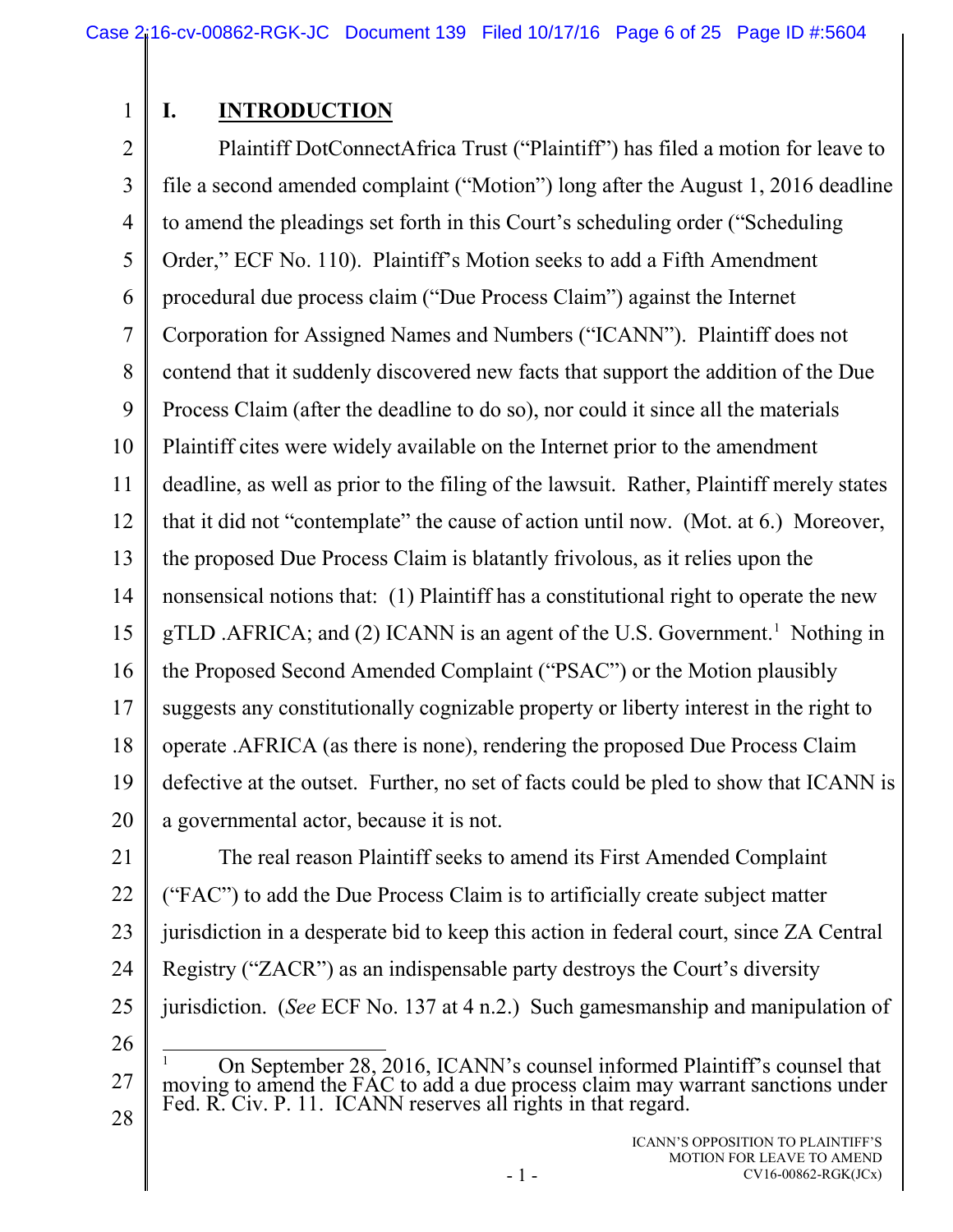<span id="page-6-2"></span><span id="page-6-1"></span>1 2 3 4 5 6 7 8 the pleading process cannot be permitted. There is no "good cause" to amend the Scheduling Order, as Fed. R. Civ. P. 16(b) ("Rule 16(b)") requires. In addition, leave to amend the FAC is not warranted under Fed. R. Civ. P. 15(a) ("Rule 15(a)") because: (1) Plaintiff brings the Motion in bad faith; (2) Plaintiff unduly delayed bringing the Motion; (3) granting the Motion would significantly and severely prejudice ICANN in this action; (4) the proposed amendment is futile because the claim fails as a matter of law; and (5) Plaintiff has already amended its complaint. *See Allen v. City of Beverly Hills*, 911 F.2d 367, 373 (9th Cir. 1990).

9

### <span id="page-6-0"></span>**II. FACTUAL BACKGROUND AND PROCEDURAL HISTORY[2](#page-6-3)**

10 11 12 13 Plaintiff filed this suit against ICANN on January 20, 2016, in Los Angeles County Superior Court. (ECF No. 1.) After the Superior Court denied Plaintiff's request for a temporary restraining order, ICANN timely removed the case to the district court, invoking diversity jurisdiction. (ECF No. 1.)

14 15 16 17 18 19 20 21 22 23 On February 26, 2016, Plaintiff filed its FAC, adding ZACR as a defendant. (ECF No. 10.) Therein, Plaintiff asserted claims for breach of contract, intentional and negligent misrepresentation, fraud and conspiracy to commit fraud, unfair competition, negligence, intentional interference with contract (against ZACR only), confirmation of the independent review process ("IRP") declaration ("Declaration") as well as three claims for declaratory relief. (ECF No. 10.) The underlying allegation of each of the claims is that ICANN wrongly did not comply with its own procedures in evaluating Plaintiff's application to operate the new gTLD .AFRICA and did not comply with the Declaration. (ECF No. 10.) On March 1, 2016, Plaintiff moved for a preliminary injunction, which this

24 25 Court granted on April 12, 2016. (ECF Nos. 16, 75.) On April 26, 2016, ZACR moved to dismiss the FAC as to ZACR for failure to state a claim, which this Court

26

<span id="page-6-3"></span>27

<sup>2</sup> As the Court is familiar with Plaintiff's allegations (*see* ECF No. 75 at 1-2), ICANN includes only the background relevant to resolving this Motion.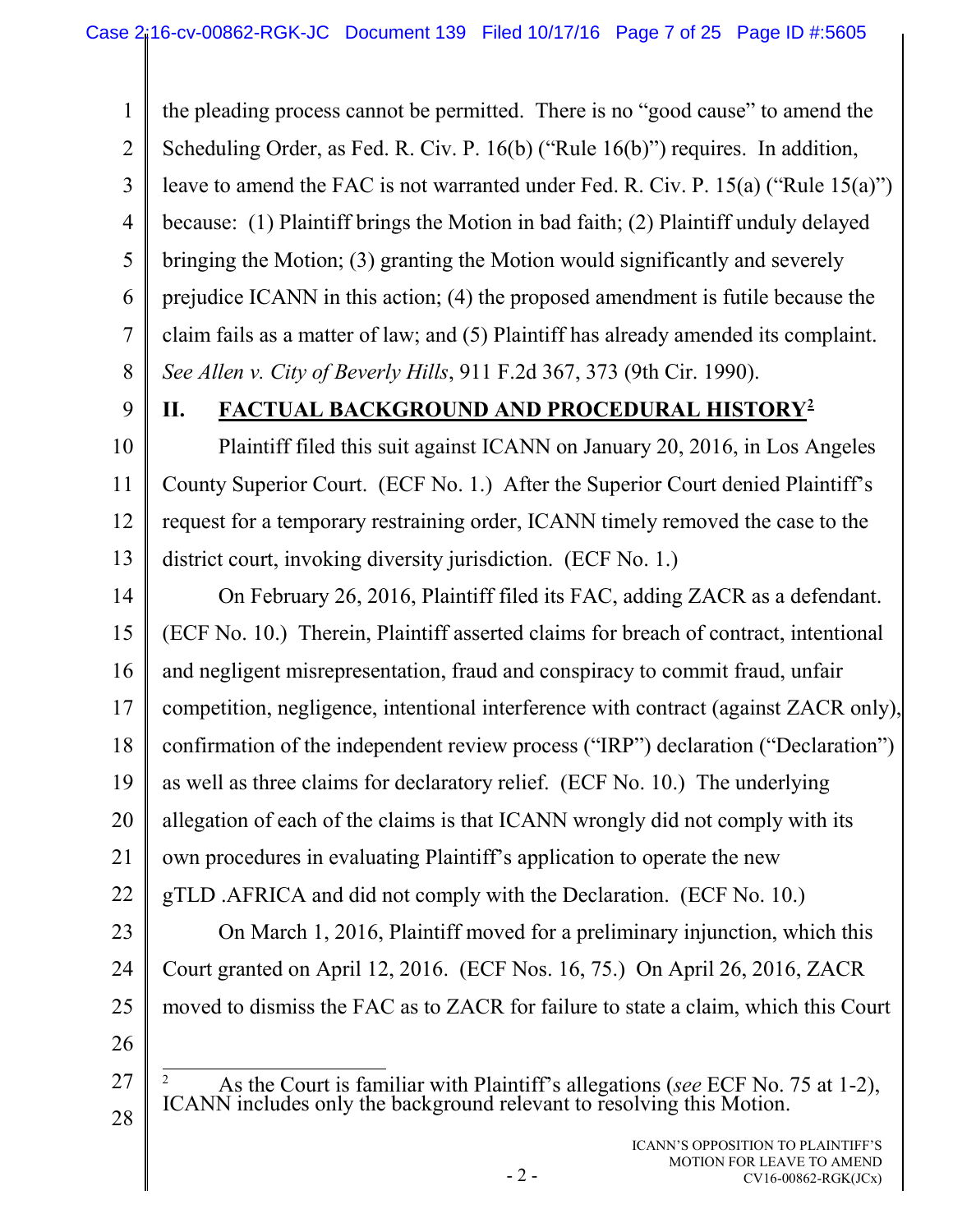1 2 3 granted on June 14, 2016. (ECF Nos. 80, 112.) While its motion to dismiss was pending, ZACR also moved for reconsideration of the preliminary injunction order—a motion in which ICANN joined. (ECF Nos. 85, 113.)

4 5 6 On June 7, 2016, this Court entered the Scheduling Order setting forth an August 1, 2016 deadline to amend the pleadings, a November 30, 2016 discovery cutoff, and a February 2017 trial date. (ECF No. 110.)

7 8 On June 20, 2016, the district court denied the motion to reconsider the order granting the preliminary injunction. (ECF No. 113.)

<span id="page-7-0"></span>9 10 11 12 13 14 15 16 17 On July 29, 2016, ICANN moved for a protective order limiting the scope of the Fed. R. Civ. P. 30(b)(6) ("Rule 30(b)(6)") deposition notice Plaintiff served on ICANN ("Motion for Protective Order"). (ECF No. 121-1.) Among the topics ICANN asked Magistrate Judge Chooljian to eliminate were four concerning the "IANA functions contract" that ICANN had previously entered into with the U.S. Government. (*See* ECF No. 121-3, Ex. 1 at 14.) ICANN argued those topics were wholly irrelevant to the lawsuit. (ECF No. 121-1 at 15.) Magistrate Judge Chooljian agreed, and granted a protective order "prohibiting inquiry" into those topics. (ECF No. 127 at 2.)

18 19 20 21 22 23 24 25 26 27 28 On August 1, 2016, ZACR moved to intervene in the action, which Plaintiff opposed. (ECF No. 122, 128.) On September 22, 2017, this Court ordered "the parties and ZACR" to file supplemental briefing on the "discrete issue" as to whether ZACR "is an indispensible party as to Plaintiff's Tenth Claim for Declaratory Relief[.]" (ECF No. 134.) In its supplemental brief, filed September 27, 2016, Plaintiff stated: "DCA intends shortly hereafter to file a motion for leave to amend to add a Fifth Amendment claim for violation of due process against ICANN as an entity contracted with the U.S. government to provide a public benefit; *if DCA amends the complaint to add this claim, the Court will have federal question jurisdiction over the matter*, mooting the question of ZACR's indispensability." (ECF No. 137 at 4 n.2 (emphasis added).) That same day,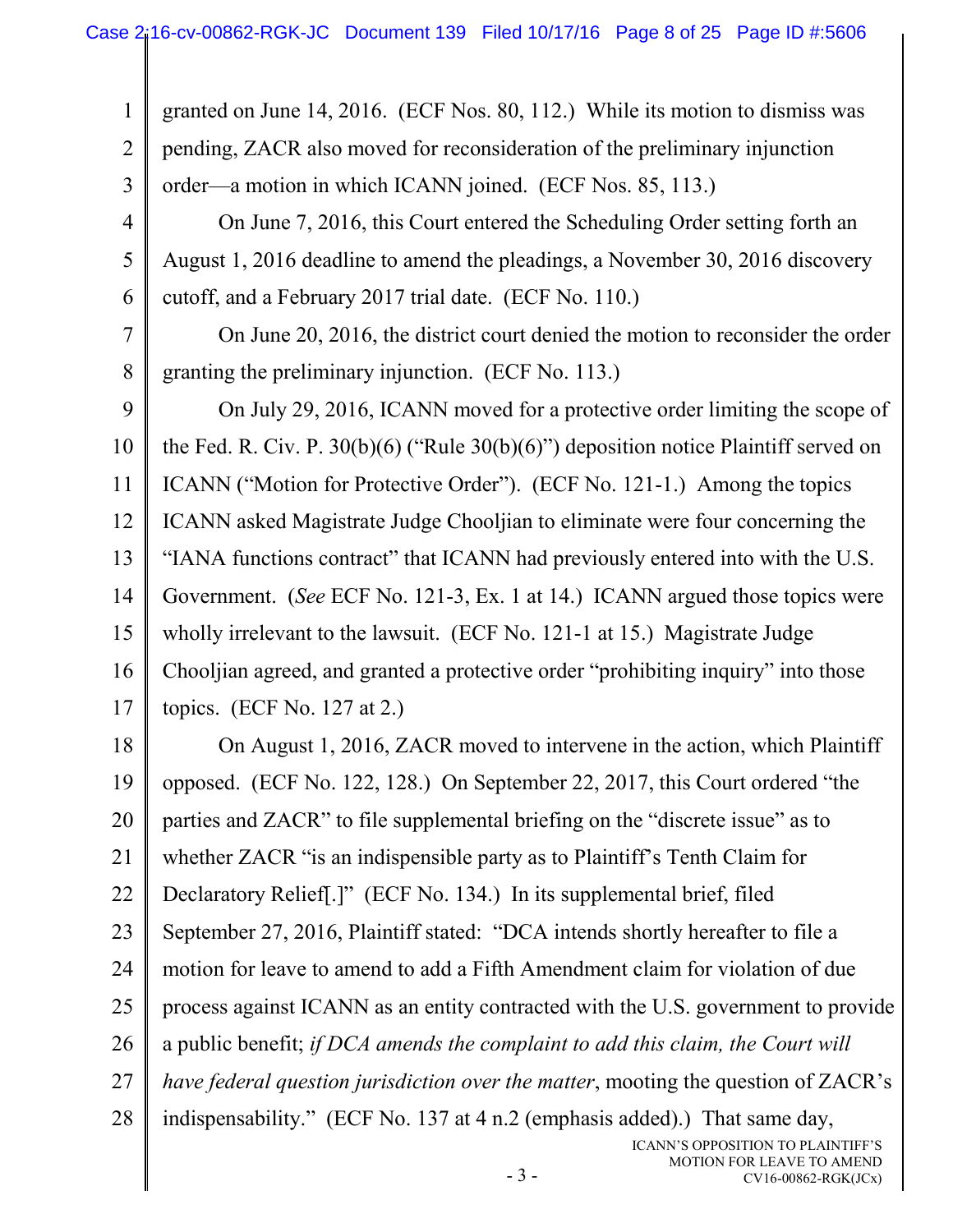<span id="page-8-4"></span><span id="page-8-3"></span><span id="page-8-2"></span><span id="page-8-1"></span><span id="page-8-0"></span>1 2 3 4 5 6 7 8 9 10 11 12 13 14 15 16 17 18 19 20 21 22 23 24 25 26 27 28 September 27, 2016, Plaintiff called ICANN to meet and confer regarding the instant Motion. (LeVee Decl.  $\P$  2.)<sup>3</sup> ICANN responded in writing on September 28, 2016, reserving its rights to seek sanctions in connection with any motion seeking leave to add a claim that posits ICANN is a governmental actor based on multiple grounds, including that courts have already determined that ICANN is *not* a governmental actor. (LeVee Decl. ¶ 2, Ex. 1.) On October 4, 2016, more than two months after the Scheduling Order's deadline to amend the pleadings, Plaintiff filed the Motion seeking leave to amend the FAC to add the Due Process Claim. (ECF No. 138.) **III. LEGAL STANDARDS** Pursuant to Fed. R. Civ. P. 16(b), after the date set forth in a scheduling order to amend the pleadings has passed, the deadline may be modified only for "good cause." Fed. R. Civ. P. 16(b). "Rule 16(b)'s 'good cause' standard primarily considers the diligence of the party seeking the amendment." *Johnson v. Mammoth Recreations*, 975 F.2d 60[4](#page-8-4), 609 (9th Cir. 1992).<sup>4</sup> If the moving "party was not diligent, the inquiry should end" and the motion must be denied. *Id*. If a plaintiff can demonstrate the requisite "good cause" under Rule 16(b) to amend the scheduling order, it must then demonstrate that the amendment to the pleading is warranted under Fed. R. Civ. P. 15(a)(2), which provides that "a party may amend its pleading only with the opposing party's written consent or the <sup>3</sup> Plaintiff's Motion erroneously states that it met and conferred with ICANN on "September 7, 2016" (ECF No. 138 at 1 (emphasis added)). Since this statement is completely untrue, ICANN assumes it is a typographical err <sup>4</sup> "[T]o demonstrate diligence under Rule 16's 'good cause' standard, the movant may be required to show the following: (1) that she was diligent in assisting the Court in creating a workable Rule 16 order . . . ; (2) that her noncompliance with a Rule 16 deadline occurred or will occur, notwithstanding her diligent efforts to comply, because of the development of matters which could not have been<br>reasonably foreseen or anticipated at the time of the Rule 16 scheduling reasonably foreseen or anticipated at the time of the Rule 16 scheduling conference, . . . ; and (3) that she was diligent in seeking amendment of the Rule 16 order, once it became apparent that she could not comply with the order." *Jackson v. Laureate, Inc.*, 186 F.R.D. 605, 608 (E.D. Cal. 1999) (citations omitted).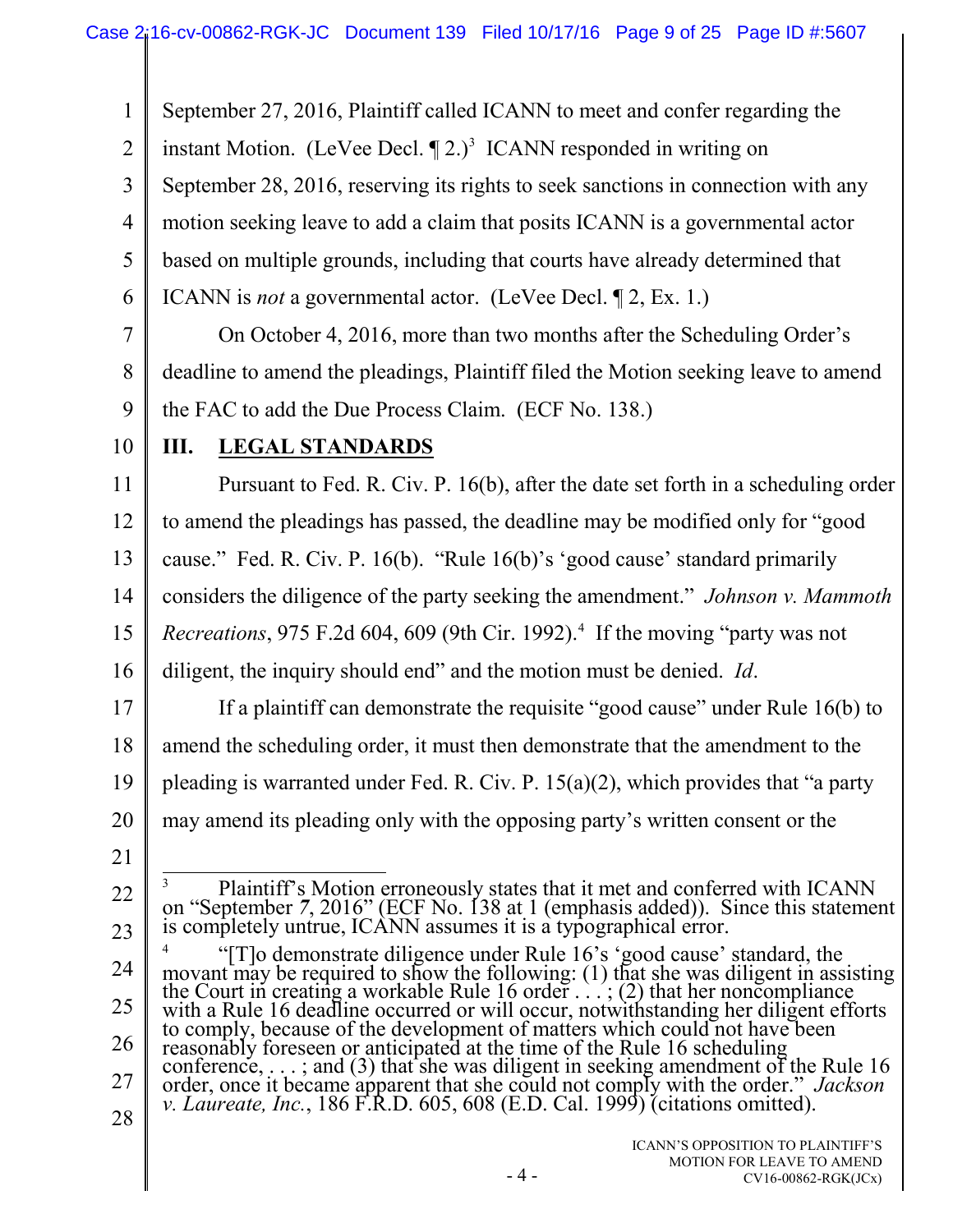<span id="page-9-5"></span><span id="page-9-2"></span><span id="page-9-0"></span>1 2 3 4 5 6 7 8 9 10 11 court's leave." Fed. R. Civ. P. 15(a)(2). Leave to amend "is not to be granted automatically." *Jackson v. Bank of Haw*., 902 F.2d 1385, 1387 (9th Cir. 1990). Instead, "granting leave to amend is subject to several limitations," which include: "(1) bad faith, (2) undue delay, (3) prejudice to the opposing party, (4) futility of amendment, and (5) whether plaintiff has previously amended its complaint." *Ascon Props., Inc. v. Mobil Oil Co.*, 866 F.2d 1149, 1160 (9th Cir. 1989). Of these factors, "prejudice to the opposing party carries the greatest weight." *Bever v. CitiMortg., Inc*., No. 1:11-cv-01584-AWI-SKO, 2014 U.S. Dist. LEXIS 54390, at \*26 (E.D. Cal. Apr. 17, 2014) (citing *Eminence Capital, LLC v. Aspeon, Inc*., 316 F.3d 1048, 1052 (9th Cir. 2003)). **IV. ARGUMENT**

12 13

#### <span id="page-9-4"></span><span id="page-9-3"></span><span id="page-9-1"></span>**A. THE MOTION MUST BE DENIED UNDER RULE 16 BECAUSE THERE IS NO GOOD CAUSE TO AMEND THE SCHEDULING ORDER.**

14 15 16 17 18 19 20 21 22 23 24 25 26 The "good cause" requirement of Rule 16 considers the diligence of the party seeking to amend the scheduling order. Therefore, Plaintiff bears the burden of demonstrating that it has acted diligently. *Johnson*, 975 F.2d at 609; *Jackson v. Laureate, Inc*., 186 F.R.D. 605, 607 (E.D. Cal. 1999). Plaintiff cannot carry its burden of showing diligence because "the allegations Plaintiff seeks to add to the complaint are not comprised of newly discovered facts, but *facts that have already been known . . . or facts that Plaintiff has known, or should have known* since the inception of the lawsuit or at the time he amended his complaint . . . but failed to raise." *Bever*, 2014 U.S. Dist. LEXIS 54390, at \*24–25 (emphasis added). Plaintiff's conduct in this litigation shows that it was well aware of all facts it claims are relevant to the Due Process Claim long before the August 1 deadline. *First*, Plaintiff does not even attempt to argue that it was unaware of the allegedly relevant facts prior to the August 1, 2016 deadline to amend the pleadings.

- 27 Instead, Plaintiff merely states without explanation that it "did not contemplate"
- 28 bringing the Due Process Claim until some unidentified time "after the scheduling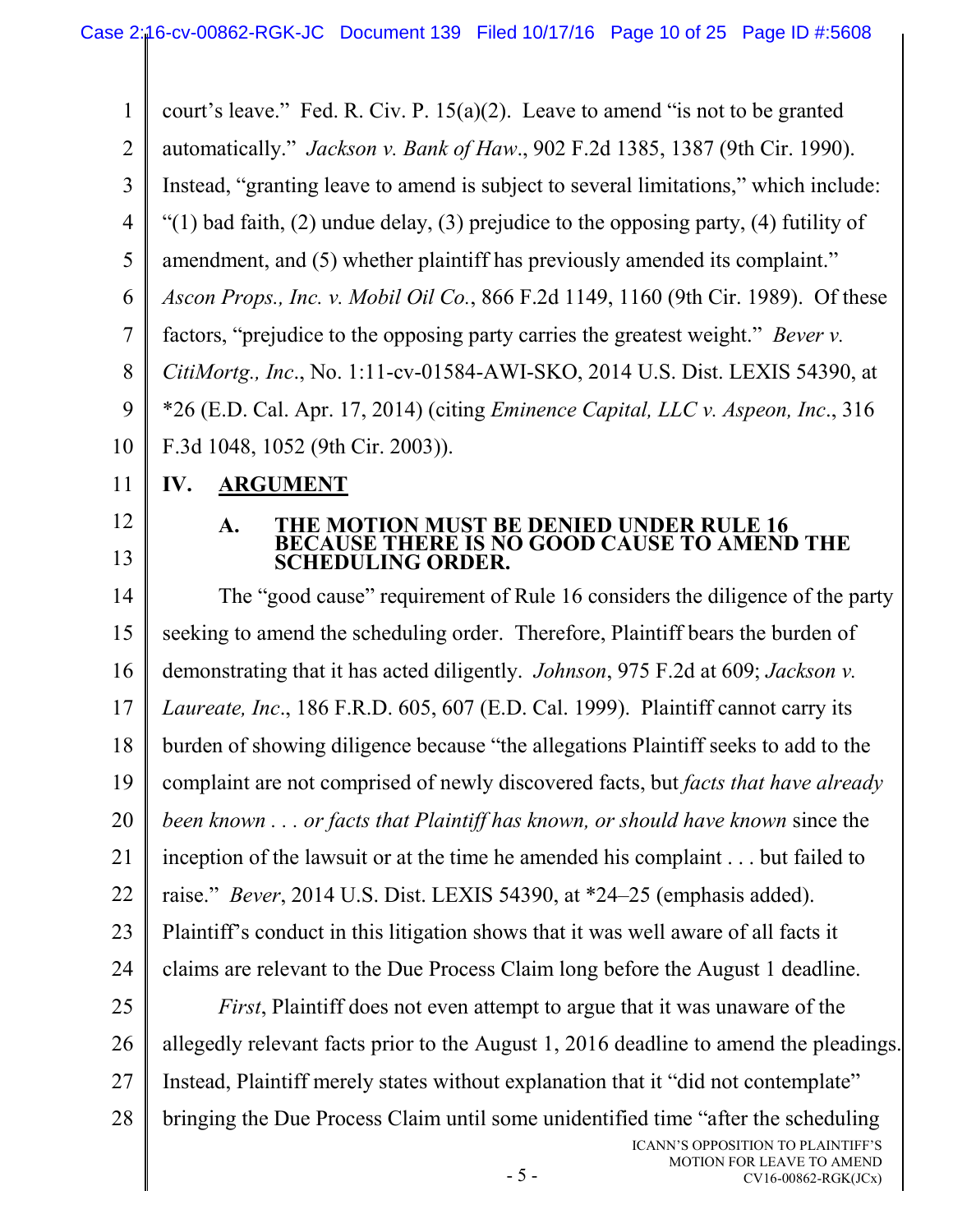1 2 3 4 order was entered." (Mot. at 6.) Plaintiff also provides no reason why it did not investigate, or could not have investigated, all of the alleged relevant facts earlier. In fact, the Motion is not supported by *any* attorney declaration that could support these vague allusions to the timing of Plaintiff's alleged investigation.

<span id="page-10-0"></span>5 6 7 8 9 10 11 12 13 14 15 16 17 The first hint Plaintiff provided that it would move to amend the pleadings was on September 27, 2016, in its supplemental brief regarding whether ZACR is an indispensable party, nearly two months after the Scheduling Order's deadline to amend the pleadings. (ECF No. 137 at 4 n.2.) Plaintiff has not suggested any reason why it could not have investigated the facts it claims are relevant to its proposed amendments long before that date. As such, Plaintiff has not carried its burden of showing that it was diligent in investigating those facts. *See Bank of Haw*., 902 F.2d at 1388 (affirming denial of leave to amend because delay in proposing amendment was "inexplicable and unjustified"); *Laureate, Inc*., 186 F.R.D. at 608 n.4 (denying motion for leave to amend complaint because "the parties and/or their lawyers are expected to do 'investigative homework' that is reflected in their status reports concerning plans for disclosure of expert witnesses, discovery, and amendment to pleadings").

<span id="page-10-2"></span><span id="page-10-1"></span>18 19 20 21 22 23 24 25 26 27 28 *Second*, Plaintiff's counsel's on-the-record statements in this matter show that Plaintiff knew of all the allegedly relevant facts long before the August 1, 2016 deadline. Specifically, on August 23, 2016 (three weeks after the Scheduling Order's deadline to amend the pleadings), the hearing on ICANN's Motion for Protective Order took place before Magistrate Judge Chooljian. Four topics included in the Rule 30(b)(6) deposition notice Plaintiff served on ICANN on May 20, 2016 (*see* ECF No. 121-2 ¶ 2) sought testimony regarding a contract between ICANN and the U.S. Government. (ECF No. 121-3, Ex. A at 14; LeVee Decl., Ex. 2 [Hrg. Tr. at 12:21-23].) Magistrate Judge Chooljian deemed these topics "a burdensome fishing expedition about potential transparency and accountability and failure to follow guidelines in connection with a *contract that is not at issue*. . . .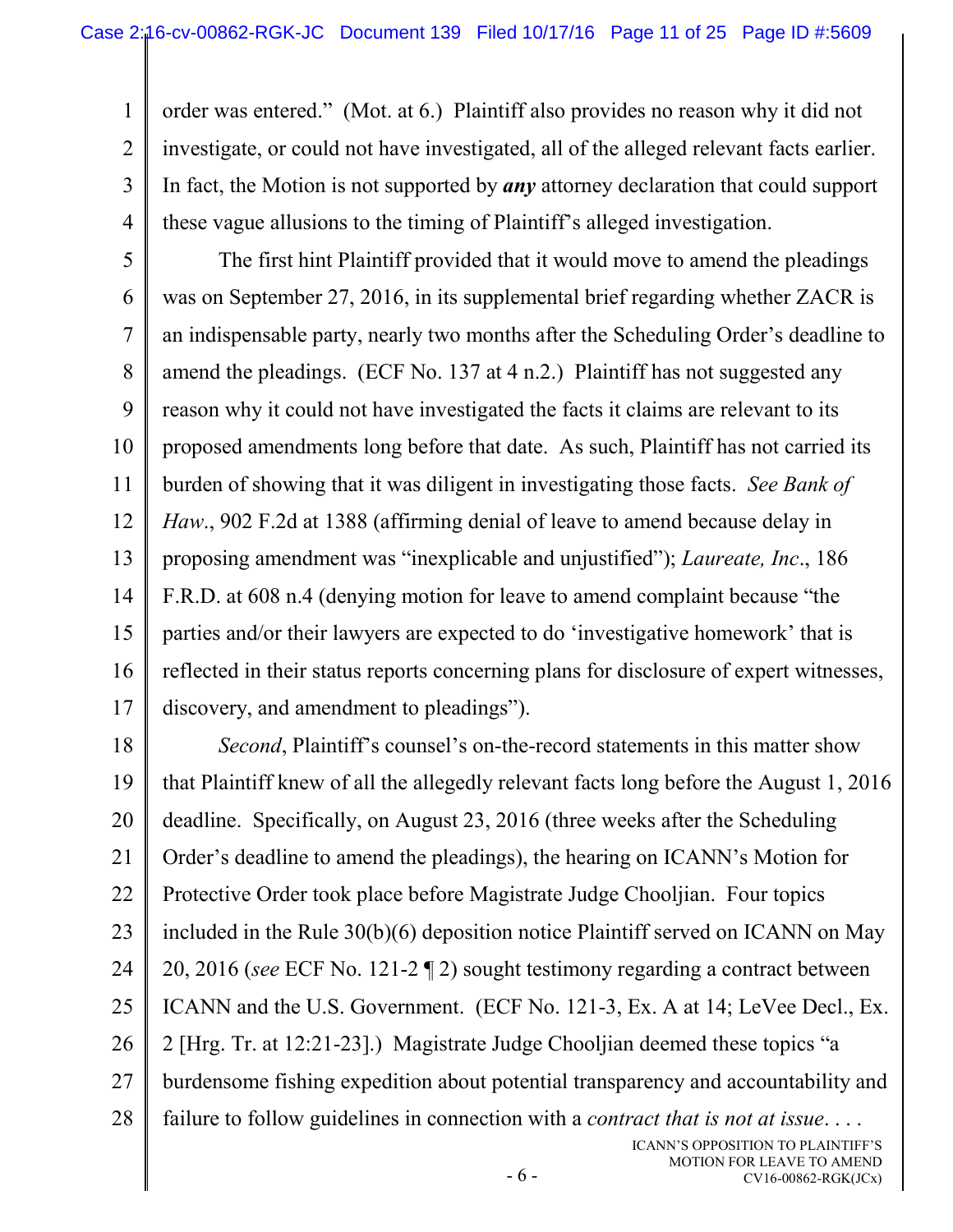1 2 3 any relevance in the Court's mind is outweighed by the burden required to prepare a witness to testify regarding the Department of Commerce contract." (LeVee Decl., Ex. 2 [Hrg. Tr. at 12:21-13:8] (emphasis added).)

<span id="page-11-0"></span>4 5 6 7 8 9 10 11 12 13 14 15 16 17 18 19 20 21 22 23 24 25 26 27 28 Had Plaintiff been investigating whether a Due Process Claim was viable, Plaintiff would have stated that it was doing so, as the contracts referenced in the deposition topic might have been relevant to that proposed claim. Plaintiff did nothing of the sort. Instead, Plaintiff merely stated that ICANN's contracts with the U.S. Government might be relevant to show ICANN not following its own rules: ICANN has presented arguments in its papers that the rules in its Guidebook are discretionary, that it does not have to follow its own rules in the Guidebook, and *our point in bringing in these contracts is that ICANN, at the moment, although a transition is going to happen soon, is overseen by the U.S. Department of Commerce through these contracts, and the contracts state that ICANN basically has to follow its own rules*. So that was our point in bringing in the contracts, and we wanted someone to testify as to, you know, again, how does ICANN see that relationship? How does ICANN see the statement it made regarding the fact that it doesn't have to follow the rules as compared to this contract it has with the U.S. Department of Commerce that says "*You have to follow your rules when you make decisions about gTLD applicants*"? (LeVee Decl., Ex. 2 [Hrg. Tr. at 81:20-82:12] (emphasis added).) In other words, Plaintiff was well aware of all of the relevant facts concerning ICANN's relationship with the U.S. Government long before this August 23, 2016 hearing (and before Plaintiff served ICANN with the Rule 30(b)(6) deposition notice on May 20, 2016, *see* ECF No. 121-2 ¶ 2), yet never suggested to the Court that Plaintiff intended to raise a due process claim. This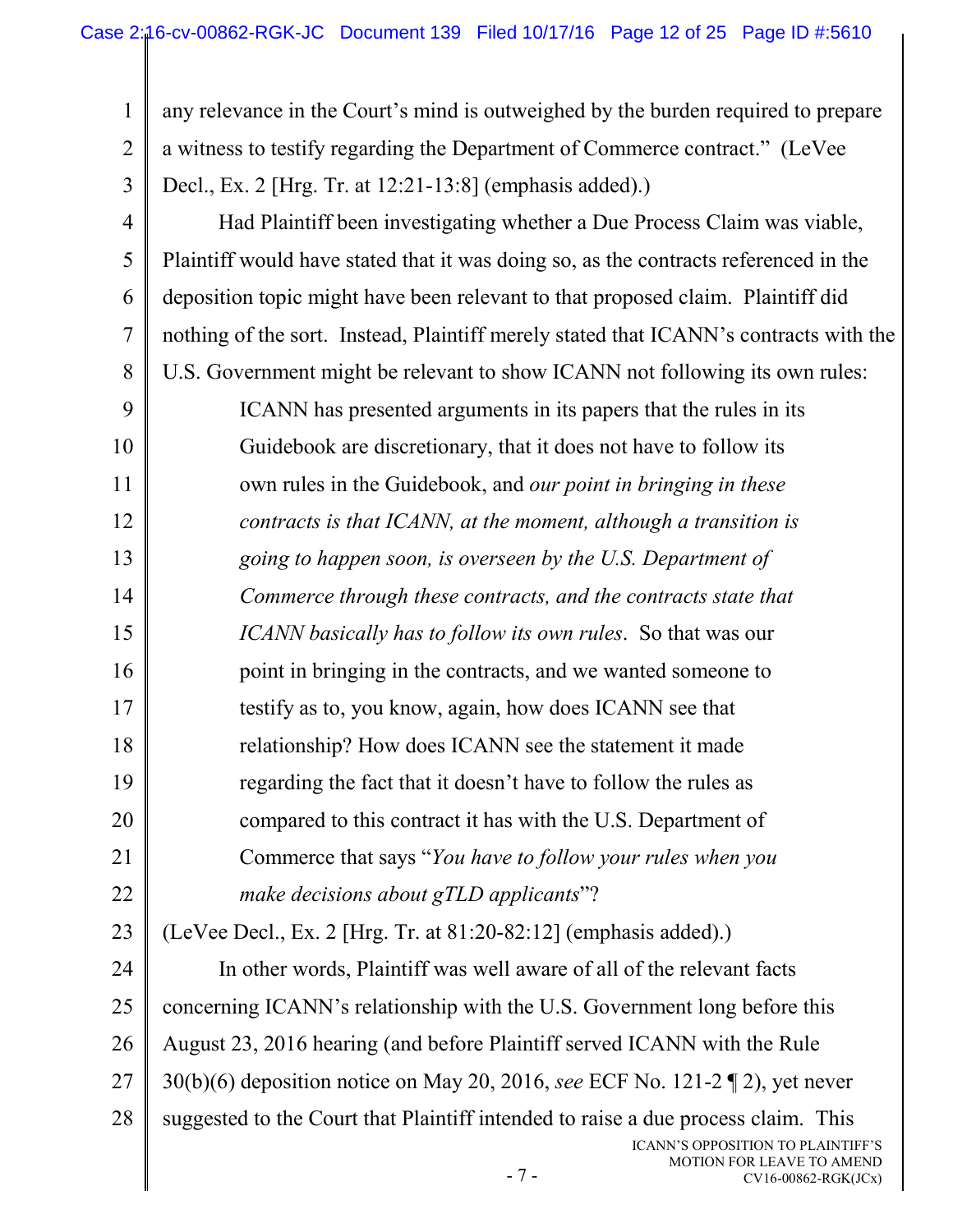<span id="page-12-3"></span><span id="page-12-2"></span><span id="page-12-1"></span><span id="page-12-0"></span>1 2 3 4 5 6 7 8 9 10 11 12 13 14 15 16 17 18 19 20 21 22 23 24 25 26 27 28 - 8 - ICANN'S OPPOSITION TO PLAINTIFF'S MOTION FOR LEAVE TO AMEND CV16-00862-RGK(JCx) failure is fatal to the Motion. Even after it became clear at the August 23 hearing that Plaintiff would not be entitled to discovery related to ICANN's contracts with the U.S. Government because no claim was relevant to those requests, Plaintiff *still* did not mention any potential due process claim. The only reasonable explanation is that Plaintiff did not, at that time, have any intention of adding such a frivolous claim. Rather, Plaintiff concocted the idea to add the Due Process Claim only once it became clear that doing so would be the only way to preserve federal jurisdiction. This conduct utterly fails to meet the requisite level of diligence to permit an amendment to the Scheduling Order. *See Laureate, Inc*., 186 F.R.D. at 608 (denying motion for leave to amend because a plaintiff must "collaborate with the district court in managing the case" and must "alert the Rule 16 scheduling judge of the nature and timing of such anticipated amendments" in their filings). Plaintiff's lack of diligence in seeking the amendment alone precludes the Motion from being granted. *Johnson*, 975 F.2d at 609 (9th Cir. 1992) (if the party moving for leave to amend does not show that it meets the Rule 16(b) "good cause" standard, "the inquiry should end" and the motion should be denied). **B. THE MOTION MUST BE DENIED UNDER RULE 15(a) BECAUSE PLAINTIFF CANNOT SHOW THAT JUSTICE REQUIRES PERMITTING THE AMENDMENT.** The Court considers five factors in deciding whether to grant leave to amend a complaint under Rule 15(a): "(1) bad faith, (2) undue delay, (3) prejudice to the opposing party, (4) futility of amendment; and (5) whether plaintiff has previously amended his complaint." *Allen*, 911 F.2d at 373. All five factors militate in favor of denying Plaintiff's Motion. **1. Plaintiff Proposes The Amendment In Bad Faith Because It Is An Attempt To Artificially Create Federal Subject Matter Jurisdiction.** Plaintiff has brought the Motion in bad faith because it comprises a transparent bid to artificially create federal subject matter jurisdiction.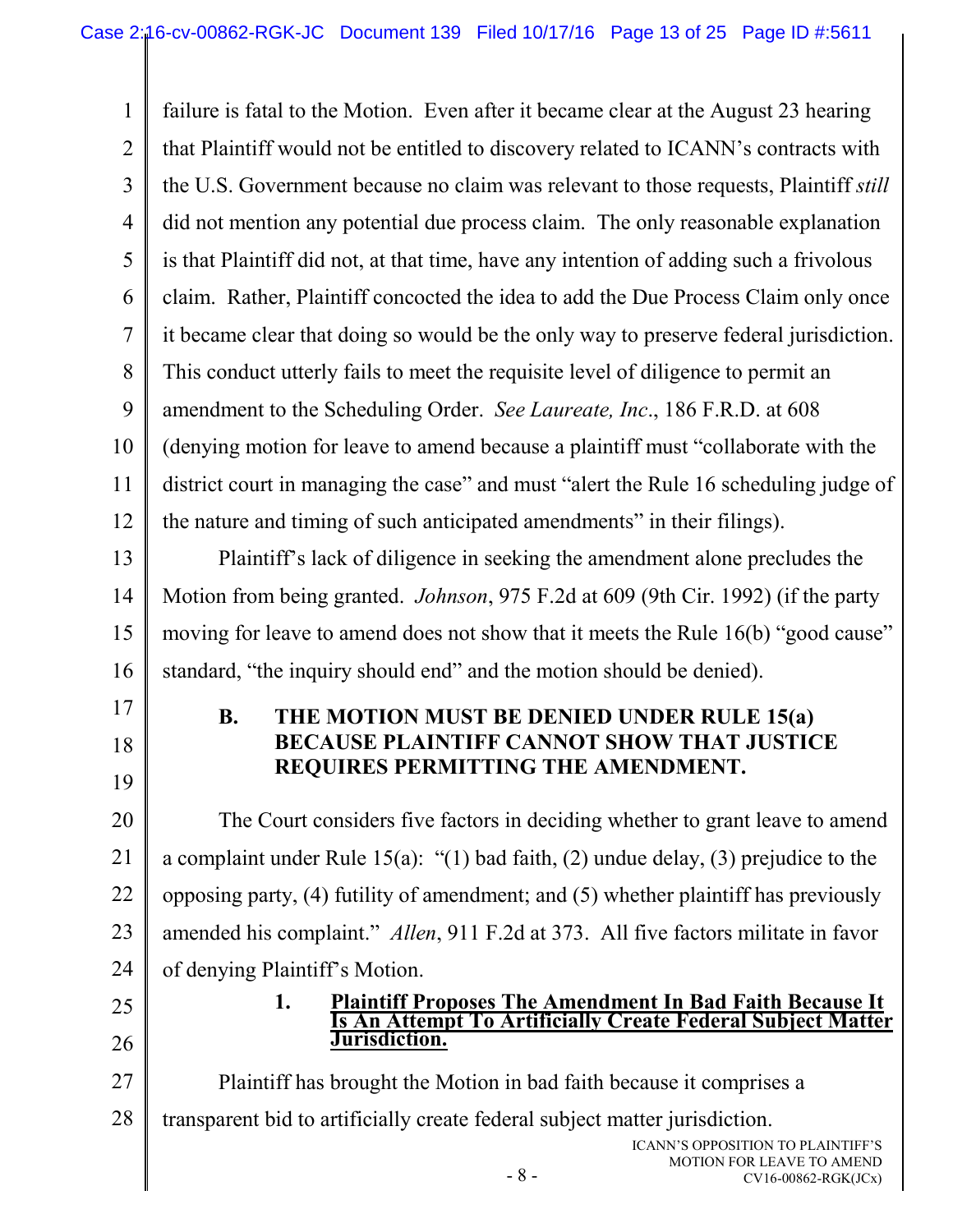3 4 6 Longstanding principles of jurisprudence dictate that "[o]f course, the Federal question must not be merely colorable or fraudulently set up for the mere purpose of endeavoring to give the court jurisdiction." *Siler v. Louisville & Nashville R. Co.*, 213 U.S. 175, 191–92 (1909). Indeed, the Ninth Circuit has squarely held that "plaintiff tampers with the jurisdiction of the court by artificially affecting it." *Attorneys Tr. v. Videotape Comput. Prods., Inc.*, 93 F.3d 593, 595 (9th Cir. 1996).

7 8 9 10 11 12 13 14 15 Plaintiff first indicated that it considered the proposed amendment on September 27, 2016, the day it filed its supplemental brief regarding ZACR's indispensability. (ECF No. 137 at 4 n.2.) That timing is no coincidence. If the proposed Due Process Claim had been brought in good faith, Plaintiff would have investigated facts relevant to it *before* filing the original complaint, or at least prior to the Scheduling Order's deadline to amend the pleadings. Instead, Plaintiff waited until the jurisdictional writing was on the wall and the Court seemed poised to remand the matter to state court. *See generally Erum v. Cty. of Kauai*, No. 08- 00113 SOM-BMK, 2008 U.S. Dist. LEXIS 22647 (D. Haw. Mar. 20, 2008).

<span id="page-13-1"></span>16 17 18 19 20 21 22 23 24 25 26 27 The case of *Erum v. County of Kauai* is instructive. There, as here, the plaintiff filed suit in state court, and the state court denied a request for a temporary restraining order. *Id*. at \*5. When the plaintiff brought suit in federal court, the "Complaint was dismissed [without prejudice] because, although premised on diversity jurisdiction, it lacked complete diversity." *Id*. at \*8. Just like Plaintiff here, the plaintiff in *Erum* attempted to artificially create subject matter jurisdiction by pleading a federal question claim in its amended complaint. The district court dismissed the action because "[t]he history of this case . . . demonstrate[s] that [plaintiff], in asserting 'federal' claims in his Amended Complaint, is merely attempting to manufacture federal question jurisdiction. . . . [H]is claims, while citing federal statutes, are immaterial, insubstantial, and frivolous, and made solely for the purpose of manufacturing federal question jurisdiction[.]" *Id*. at \*2.

28

1

<span id="page-13-2"></span>2

<span id="page-13-0"></span>5

The history of this case similarly shows that Plaintiff's true and only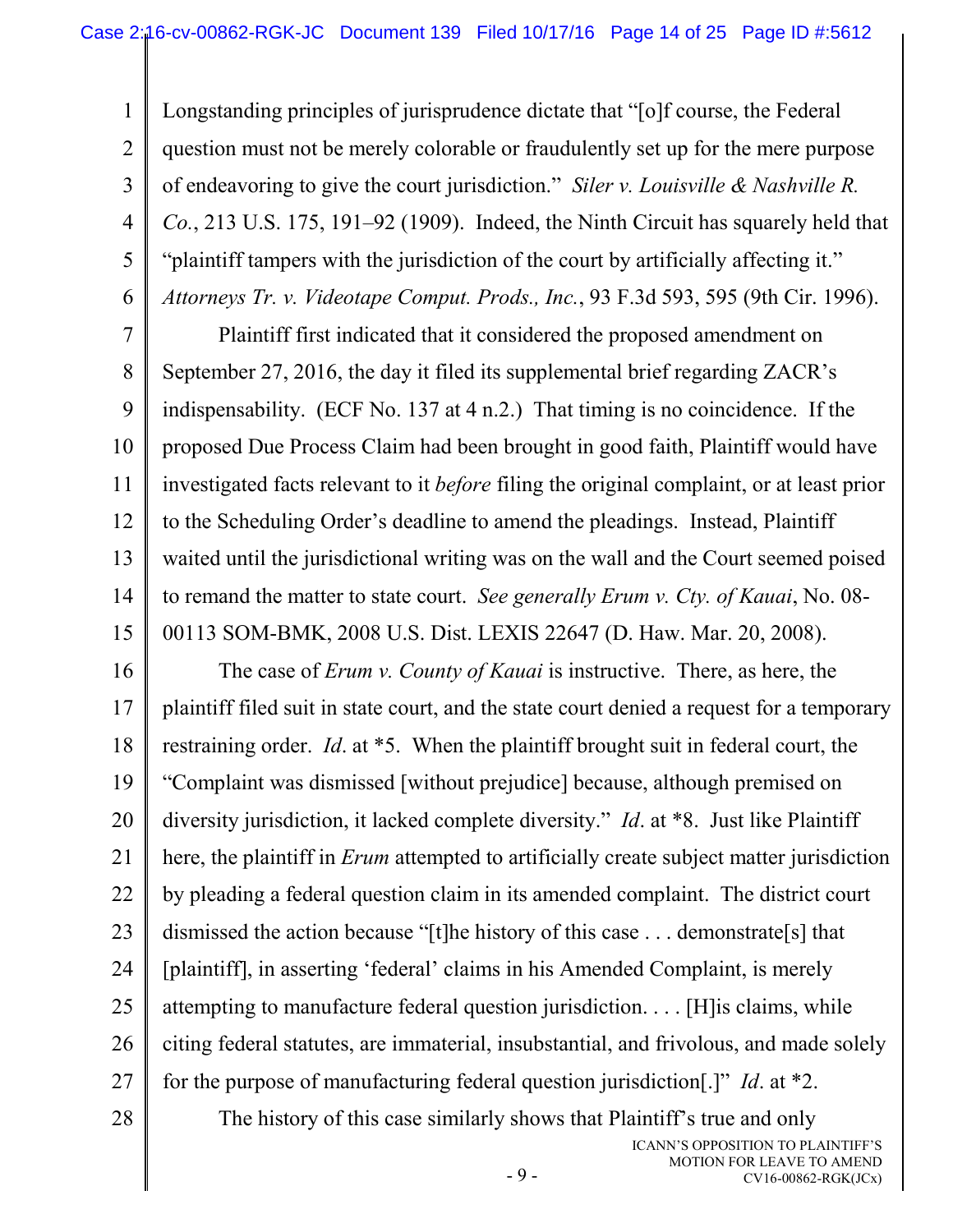1 2 3 4 5 6 7 8 9 10 11 motivation for seeking to add the Due Process Claim is to manufacture subject matter jurisdiction. Indeed, Plaintiff's first reference to any such amendment (in its September 27 brief) admitted as much: "DCA intends shortly hereafter to file a motion for leave to amend to add a Fifth Amendment claim for violation of due process . . . if DCA amends the complaint to add this claim, the Court will have federal question jurisdiction over the matter, mooting the question of ZACR's indispensability." (ECF No. 137 at 4 n.2.) Such efforts to manufacture jurisdiction should not be countenanced, and the Motion should be denied on this grounds as well. *See Erum,* 2008 U.S. Dist. LEXIS 22647, at \*11–12 ("The court can only conclude that [plaintiff] seeks to manufacture subject matter jurisdiction in this action.").

12

13

#### <span id="page-14-3"></span><span id="page-14-0"></span>**2. Plaintiff Unduly Delayed In Seeking To Amend The Complaint.**

<span id="page-14-1"></span>14 15 16 17 18 19 20 "A motion to amend a complaint may be denied if there is undue delay." *Burns v. Cty. of King*, 883 F.2d 819, 823 (9th Cir. 1989). Plaintiff's undue delay in proposing this amendment is evident when considering three timing issues: (1) whether Plaintiff could have alleged the claim in its original pleading (it could have); (2) whether Plaintiff unduly delayed in proposing the amendment after discovering the relevant facts (it did); and (3) the time that has elapsed since the Scheduling Order's deadline (over two months).

<span id="page-14-4"></span><span id="page-14-2"></span>21 22 23 24 25 26 27 28 *First*, "[r]elevant to evaluating the delay issue is whether the moving party knew or should have known the facts and theories raised by the amendment in the original pleading." *Bank of Haw*., 902 F.2d at 1388; *see also AmerisourceBergen Corp. v. Dialysist W., Inc.*, 465 F.3d 946, 953 (9th Cir. 2006)). Plaintiff fails to explain why it could not have alleged this claim at the time it originally filed suit or at the time it filed the FAC, which shows not only that there is no good cause to amend the Scheduling Order under Rule 16(b) but also that Plaintiff unduly delayed in filing the Motion. *See Chodos v. W. Publ'g Co.*, 292 F.3d 992, 1003 (9th Cir.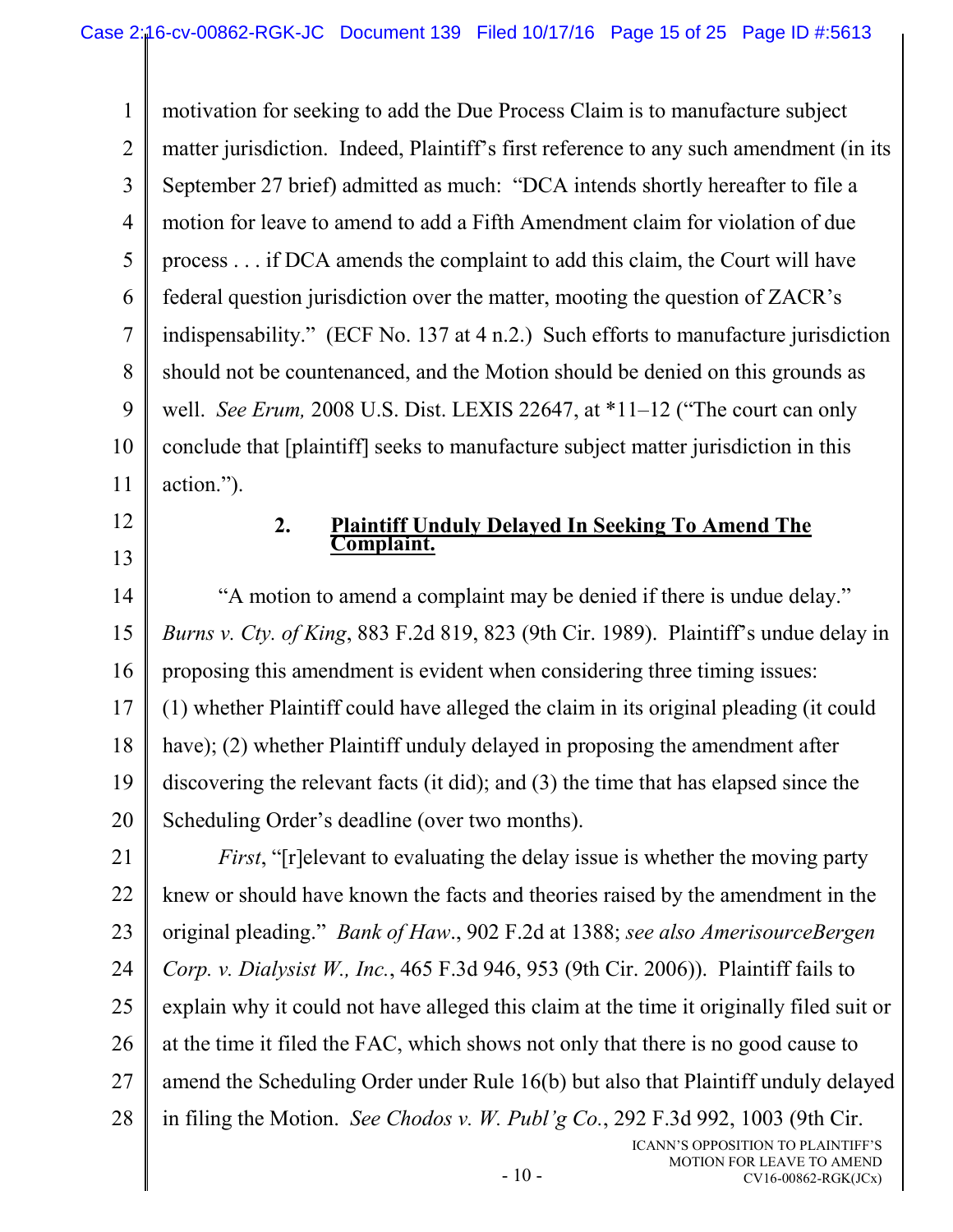1 2 2002) (affirming denial of a motion for leave to amend because the facts supporting the amendment "had been available to [the plaintiff] even before the first amendment to his complaint").

<span id="page-15-0"></span>3

4 5 6 7 8 9 10 11 12 13 14 15 16 17 18 19 20 21 *Second*, the time between Plaintiff's discovery of the facts relevant to the proposed amendment and the filing of the motion for leave to amend is relevant to a finding of undue delay. *See AmerisourceBergen Corp.,* 465 F.3d at 953 ("an eight month delay between the time of obtaining a relevant fact and seeking a leave to amend is unreasonable"). Here, Plaintiff has not indicated when it became aware of the facts relevant to its Due Process Claim, but it is evident that such information was publicly available for years, and long before the August 1 amendment deadline. The documents and facts that Plaintiff relies upon in its Motion relating to ICANN's contracts with the U.S. Government were undeniably publicly posted and available *prior* to the filing of its *original* complaint, let alone the amendment deadline. (Mot. at 1-4, 12.) As such, Plaintiff unduly delayed in filing the Motion. *See Osakan v. Apple Am. Grp.*, No. C08-4722 SBA, 2010 U.S. Dist. LEXIS 53830, at \*9–12 (N.D. Cal. May 3, 2010) (denying leave to amend where amendments were offered to cure a class defect that the plaintiff was aware of at least six months before the motion to amend); *ExperExch., Inc. v. Doculex, Inc*., No. C-08-03875 JCS, 2009 U.S. Dist. LEXIS 112411, at \*85–86 (N.D. Cal. Nov. 16, 2009) (denying leave to amend because the plaintiff "waited two months after discovering its allegedly 'new' facts to bring its motion to amend").

<span id="page-15-3"></span><span id="page-15-1"></span>22

<span id="page-15-2"></span>23 24 25 26 27 *Third*, the length of time that has elapsed since the deadline to amend the pleading is also relevant, and the delay of months is sufficient to find denial of leave to amend is warranted based on delay. *Lockheed Martin Corp. v. Network Sols., Inc*., 194 F.3d 980, 986 (9th Cir. 1999) (affirming trial court's ruling that delay weighed against permitting amendment because the plaintiff's "motion to amend came several months after the stipulated deadline for amending . . . .").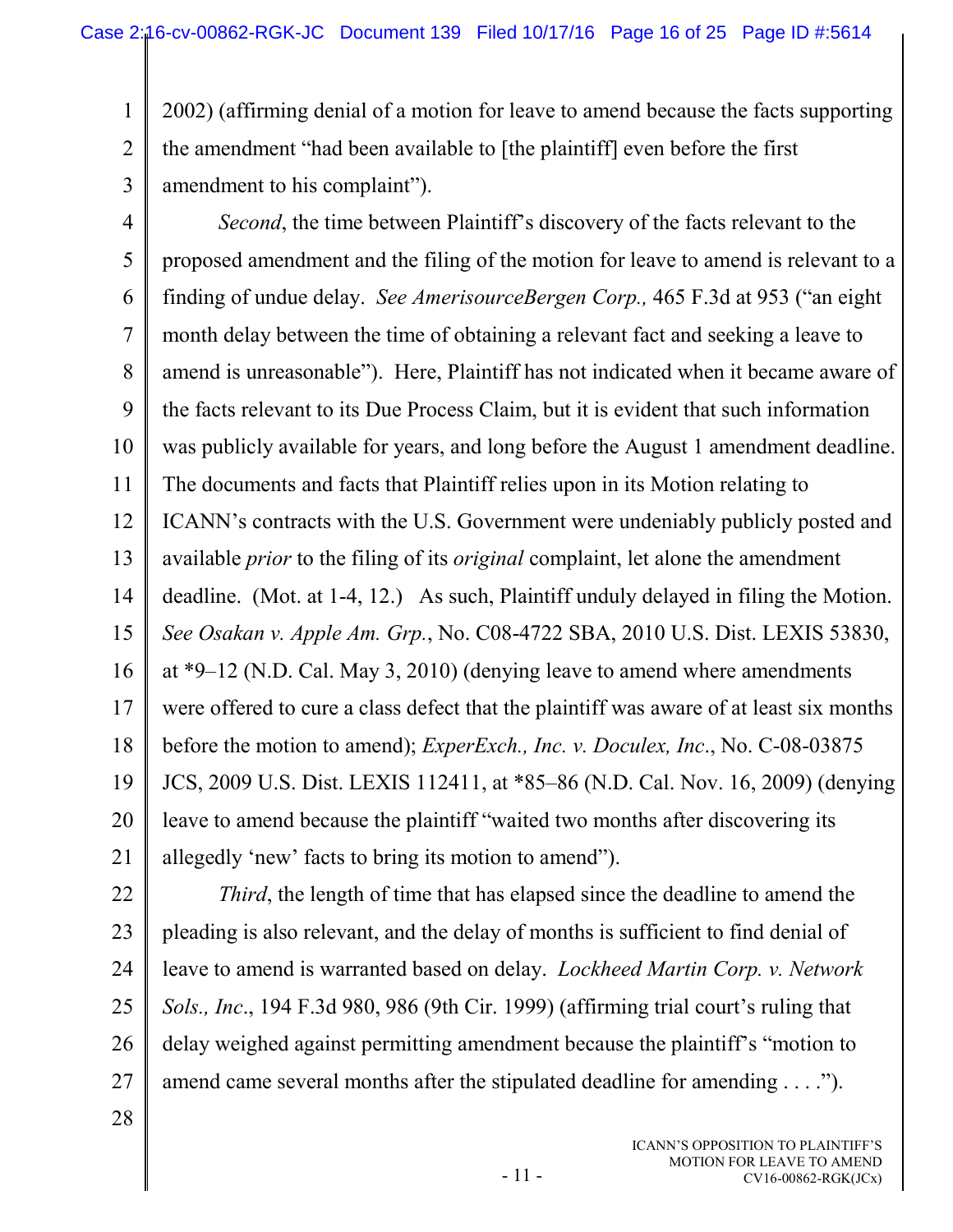4

5

6

7

1

#### <span id="page-16-3"></span>**3. ICANN Would Be Severely Prejudiced Were The Motion Granted.**

<span id="page-16-0"></span>Of the five-factor test courts use to assess whether leave to amend is warranted under Rule 15(a), "prejudice to the opposing party carries the greatest weight." *Bever*, 2014 U.S. Dist. LEXIS 54390, at \*26 (citing *Eminence Capital, LLC*, 316 F.3d at 1052). ICANN would be severely prejudiced were the Court to permit the proposed amendment, for two reasons.

<span id="page-16-2"></span>8 9 10 11 12 13 14 15 16 17 18 19 20 *First*, *there is no possibility that the existing schedule can be maintained if the Motion is granted*. The earliest the Motion can be heard is the date for which Plaintiff noticed it, namely November 7, 2016. (ECF No. 138.) That date falls mere weeks before the close of discovery, leaving ICANN no time to file a motion to dismiss the claim, let alone conduct discovery or file a motion for summary judgment in connection with it. *Zivkovic v. S. Cal. Edison Co.*, 302 F.3d 1080, 1087 (9th Cir. 2002) (affirming district court's denial of motion to amend pleadings filed five days before close of discovery where additional causes of action would have required delaying the proceedings). Similarly, the December 13, 2016 motion cutoff and the February 28, 2017 trial dates would need to be vacated, also weighing in favor of denying the Motion. *Bever*, 2014 U.S. Dist. LEXIS 54390, at \*31 (prejudice found where the proposed amendment would require "an extension of all the remaining deadlines").

21 22 23 24 25 26 27 28 ICANN'S OPPOSITION TO PLAINTIFF'S MOTION FOR LEAVE TO AMEND *Second*, the parties would undoubtedly need to conduct additional discovery, comprising yet another reason the Motion should be denied. *See Bank of Haw*., 902 F.2d at 1387 (affirming denial of motion for leave to amend because the proposed "additional claims advance different legal theories and require proof of different facts"); *Zivkovic.*, 302 F.3d at 1087 (affirming denial of motion to amend filed five days before close of discovery where additional claims required additional discovery). Indeed, adding a constitutional claim to the dispute where none was previously pled "would . . . greatly alter[] the nature of the litigation" and would

<span id="page-16-1"></span>CV16-00862-RGK(JCx)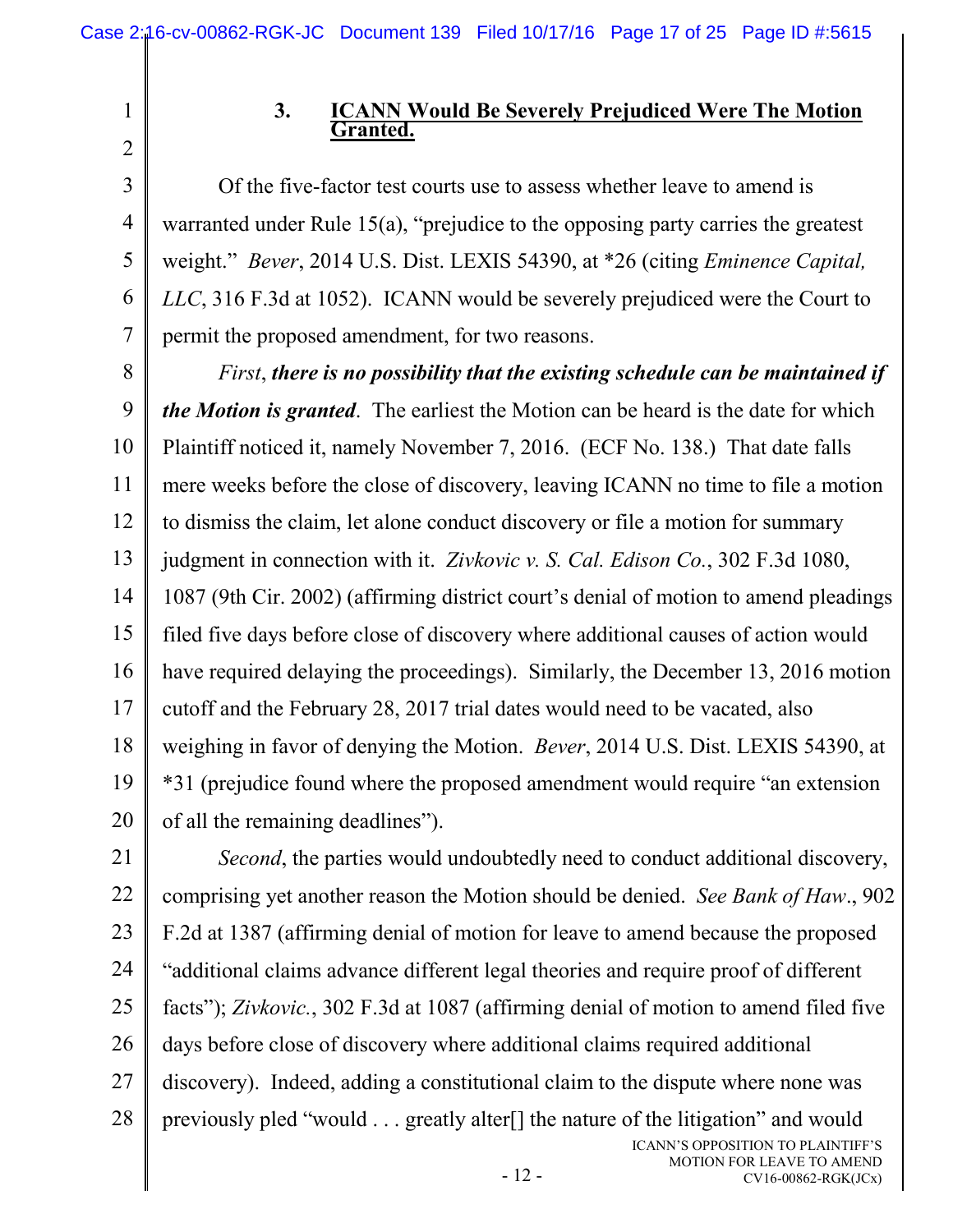<span id="page-17-1"></span>1 2 3 4 5 require ICANN to undertake "an entirely new course of defense" (including but not limited to rebutting the notion that it is a governmental actor). *See Morongo Band of Mission Indians v. Rose*, 893 F.2d 1074, 1079 (9th Cir. 1990) (affirming denial of leave to amend where plaintiff sought to add federal question claims for the first time).

6 7 8 9 10 11 12 13 14 15 16 17 Recognizing that the need for additional discovery in connection with the proposed amendment dooms its Motion, Plaintiff blithely asserts that "ICANN will have limited discovery to conduct, if any at all, related to this proposed cause of action[.]" (Mot. at 8.) Plaintiff is mistaken (and in any event it is not for Plaintiff to decide or predict whether ICANN would propound discovery in connection with claims brought against it). The adjudication of the proposed Due Process Claim may involve issues other than ICANN's relationship with the U.S. Government, and even obtaining facts on that issue may require formal discovery (including possibly from the Government itself); as such, ICANN would suffer prejudice sufficient to deny the Motion. Indeed, Rule 30(b)(6) depositions are currently underway, and might need to be reopened at the parties' great inconvenience, to permit discovery into Plaintiff's Due Process Claim.

18 19 20 In sum, ICANN would suffer prejudice were the Motion granted, given the need for vacating the remaining dates set forth in the Scheduling Order as well as additional discovery. As such, the Motion should be denied.

21

### <span id="page-17-3"></span><span id="page-17-2"></span><span id="page-17-0"></span>**4. The Proposed Amendment Is Unquestionably Futile.**

22 23 24 25 26 27 The Motion must be denied because permitting Plaintiff to add the Due Process Claim would be futile. *See Zinman v. Wal-Mart Stores, Inc*., No. 09-02045 CW, 2010 U.S. Dist. LEXIS 62826, at \*5 (N.D. Cal. June 1, 2010) ("[f]utility, *on its own*, can warrant denying leave to amend.") (emphasis added). Indeed, "[w]here the legal basis for a cause of action is tenuous, futility supports the refusal to grant leave to amend." *Lockheed Martin Corp.*, 194 F.3d at 986.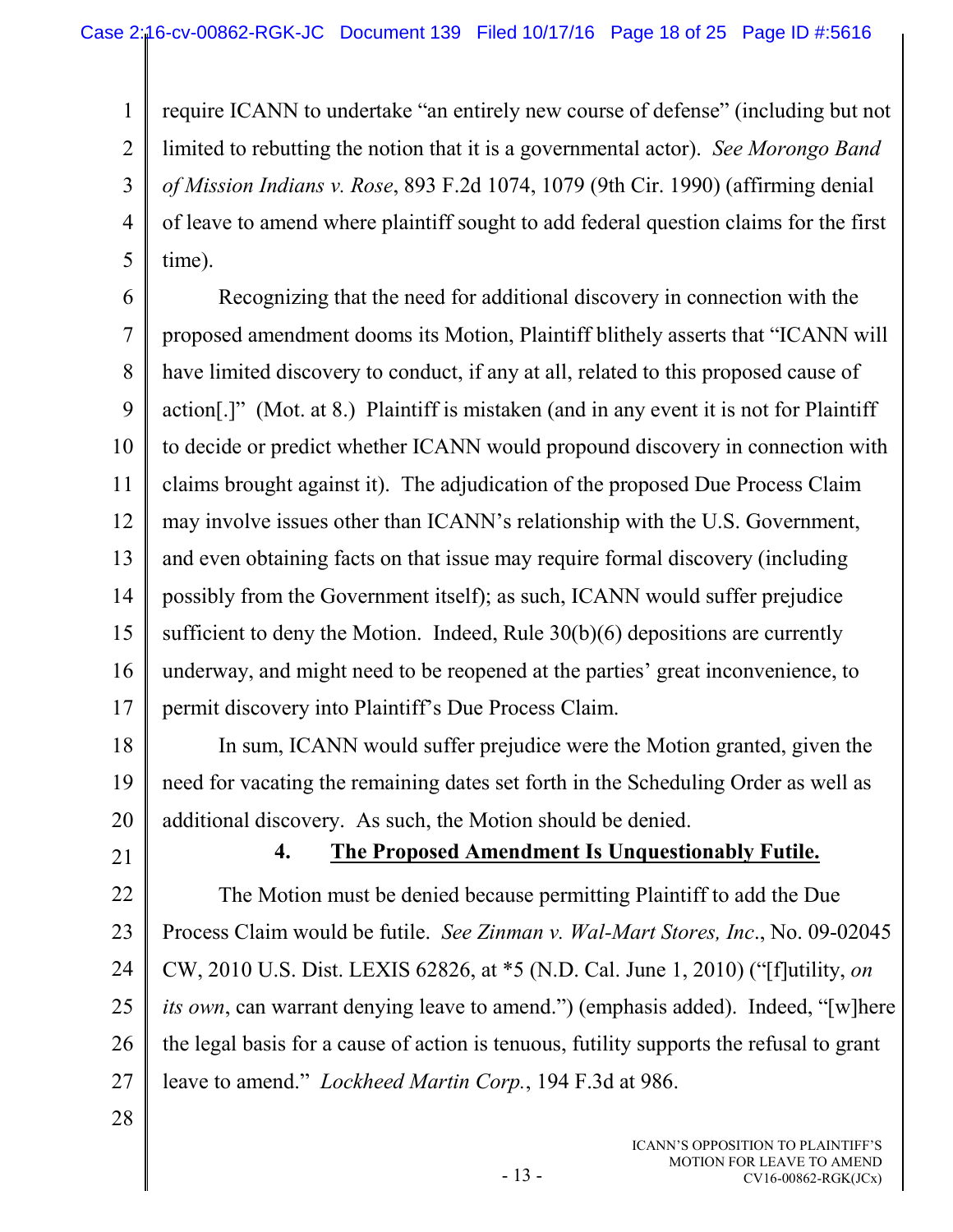4

5

6

<span id="page-18-2"></span>7

1

## **(a) ICANN Is Not a Governmental Actor.**

To start, the claim fails as a matter of law because Plaintiff does not and cannot plausibly (and in good faith) allege that ICANN, a private, nongovernmental corporation, is a federal actor subject to the Fifth Amendment. In other words, no equitable relief is available against ICANN in connection with a Fifth Amendment claim, because it is a private entity,<sup>[5](#page-18-4)</sup> and courts treat private entities as federal actors only in narrow circumstances, none of which apply here.

<span id="page-18-3"></span>8 9 10 11 12 13 14 15 16 17 18 19 20 In fact, the Ninth Circuit has expressly held that "ICANN . . . is not a government actor." *McNeil v. Verisign, Inc*., 127 Fed. App'x 913, 914 (9th Cir. 2005) (dismissing First Amendment claim against ICANN on state action grounds). The District Court of the Southern District of New York reached the same conclusion in a published ruling, holding: "ICANN is not a governmental body." *Register.com v. Verio, Inc*., 126 F. Supp. 2d 238, 247 (S.D.N.Y. 2000), *aff'd* 356 F.2d 393 (2d Cir. 2004) (emphasis added). As the court explained, "the Department of Commerce's establishment of ICANN signified a movement away from nascent public regulation of the Internet and toward a consensus-based *private* ordering regime." *Id*. (emphasis added).<sup>[6](#page-18-5)</sup> Viewed generously, Plaintiff's Motion argues that ICANN should be treated as a federal actor for two reasons: (1) on account of ICANN's supposed "close nexus" with the Government; and (2) because ICANN performs a public function.

21 (Mot. at 2-5, 11-13.) But Plaintiff does not and cannot plead facts showing that

- 22 ICANN is a governmental actor in either respect.
- 23
- 
- <span id="page-18-4"></span>24 25

<span id="page-18-0"></span><sup>&</sup>lt;sup>5</sup> To the extent Plaintiff seeks *Bivens*-type damages, that remedy is squarely foreclosed by *Correctional Services Corp. v. Malesko*, 534 U.S. 61 (2001). There, the Court held that its precedent "forecloses the extensi

<span id="page-18-5"></span><span id="page-18-1"></span><sup>26</sup> 27  $<sup>6</sup>$  Another federal court in this circuit has reached similar conclusions, noting that "there is no authority for the proposition that ICANN policies have the force of</sup> law." *Frogface v. Network Sols., Inc.*, No. C-00-3854 WHO, 2002 U.S. Dist.<br>LEXIS 2594, at \*9-10 (N.D. Cal. Jan. 14, 2002).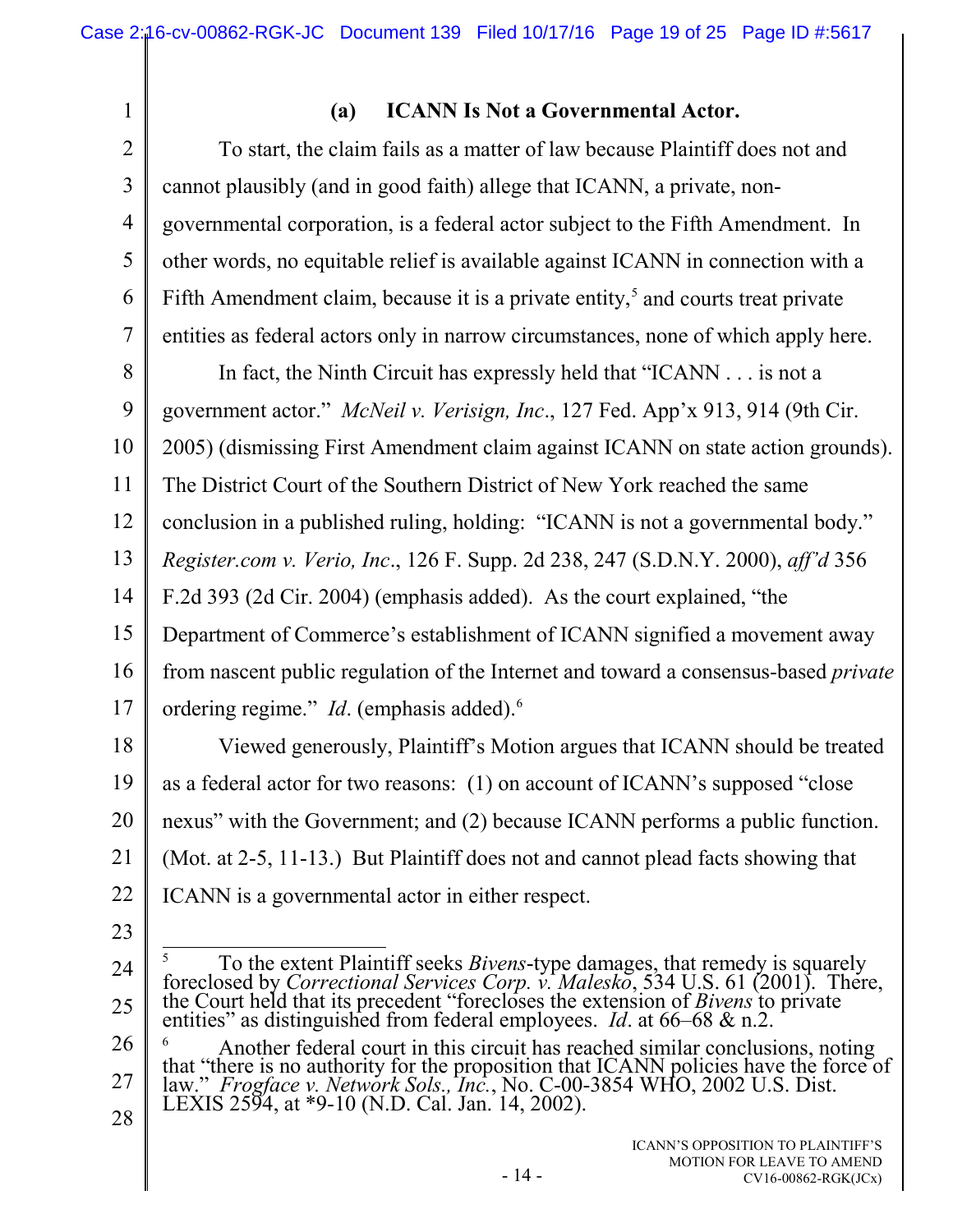2

3

<span id="page-19-3"></span>27

<span id="page-19-2"></span><span id="page-19-1"></span><span id="page-19-0"></span>**(i) The Nexus Between The U.S. Government And The Challenged Conduct Is Not Sufficiently Close That ICANN Could Be Deemed A Federal Actor.** 

4 5 6 7 8 9 10 11 12 13 14 15 "[S]tate action may be found if, though only if, there is such a 'close nexus between the State and the challenged action' that seemingly private behavior 'may be treated as that of the State itself.'" *Brentwood Acad. v. Tenn. Secondary Sch. Athletic Ass'n,* 531 U.S. 288, 295 (2001) (citations omitted); *Morse v. N. Coast Opportunities, Inc.,* 118 F.3d 1338, 1342 (9th Cir. 1997) ("the standard for determining the existence of federal government action can be no broader than the standard applicable to State action under § 1983"). The closeness of an alleged governmental nexus rests on whether: "(1) the organization is mostly comprised of state institutions; (2) state officials dominate decision making of the organization; (3) the organization's funds are largely generated by the state institutions; and (4) the organization is acting in lieu of a traditional state actor." *Villegas v. Gilroy Garlic Festival Assoc.,* 541 F.3d 950, 955 & n.4 (9th Cir. 2008) (en banc).

16 17 18 19 20 21 22 23 24 25 26 No set of facts could be pled to show that the "nexus" between ICANN and the U.S. Government is sufficiently "close" to meet this standard. As an initial matter, the Motion describes ICANN's relationship with the U.S. Government in a manner that is patently false (as Plaintiff perhaps recognizes since the Motion's erroneous statements are *not* alleged in the PSAC, and the Motion cites no evidence or other authority to support its false statements). For example, the Motion wrongly states that "the U.S. Government . . . sits on ICANN's Board" (Mot. at 12) even though ICANN's Bylaws actually forbid any governmental official from sitting on ICANN's Board and, as such, the U.S. Government has never done so.<sup>[7](#page-19-3)</sup> Leaving aside the false statements Plaintiff included in its Motion, the sum total of the PSAC's allegations regarding the U.S. Government's connection to

7 ICANN Bylaws § 7.4(a), *available at*

28 https://www.icann.org/resources/pages/governance/bylaws-en/#\_Ref444606439.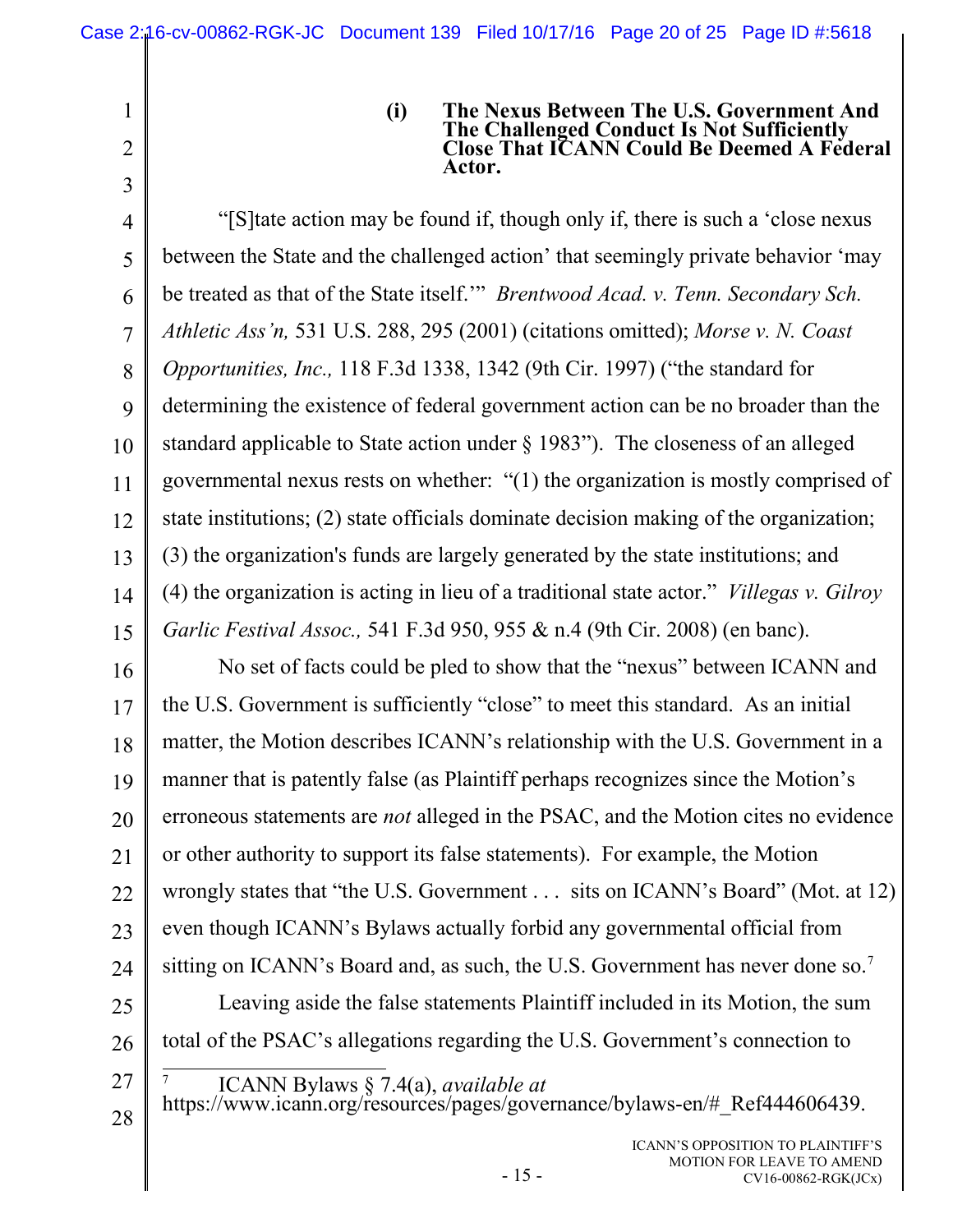1 2 3 4 5 6 7 8 9 10 11 12 13 14 15 ICANN are that: (a) ICANN is a party to a contract, which has now expired, under which ICANN provided technical-parameter-assignment services, including making recommendations to the Government about delegations and redelegations of top-level domains<sup>[8](#page-20-2)</sup>; and (b) the U.S. Government is a member of ICANN's Governmental Advisory Committee ("GAC") *along with 100 other governments*. (*See* PSAC ¶¶ 138-46; *id*. ¶ 45 ("Membership on the GAC is open to all representatives of all national governments" $)$ .)<sup>[9](#page-20-3)</sup> Neither allegation meets the "close" nexus" requirement described *supra*. As to the contractual relationship between ICANN and the U.S. Government, Plaintiff alleges that "ICANN's provision of the IANA function is pursuant to its contract with the U.S. government." (ECF No. 138-1 ¶ 141.) Yet governmental regulation, by contract or otherwise, does not convert the regulated entity into a government actor. *Rendell-Baker v. Kohn,* 457 U.S. 830, 841 (1982) ("Acts of . . . private contractors do not become acts of the government by reason of their significant or even total engagement in performing public contracts."); *Caviness v.* 

<span id="page-20-1"></span><span id="page-20-0"></span>16 *Horizon Cmty. Learning Ctr., Inc.,* 590 F.3d 806, 816 (9th Cir. 2010) ("[t]he

17 18 19 Supreme Court has repeatedly held that 'the mere fact that a business is subject to state regulation does not by itself convert its action into that of the State.'" (citation omitted)).

20 21 22 23 24 As to the GAC, the PSAC alleges that "the U.S. Government maintains active involvement in ICANN's review of gTLD applications through its seat on ICANN's GAC." (ECF No. 138-1 ¶ 142.) The GAC advises ICANN "on the activities of ICANN as they relate to concerns of governments."[10](#page-20-4) Membership on a committee that *advises* ICANN is no basis to deem ICANN's actions to be actions

25

- *See* PSAC, Ex. A [IANA Contract § C.9.2.9d].
- <span id="page-20-3"></span><span id="page-20-2"></span>26 27 <sup>9</sup> *See also* https://gacweb.icann.org/display/gacweb/GAC+Representatives. <sup>10</sup> ICANN Bylaws, § 12.2(a)(1),<br>https://www.icann.org/resources/pages/governance/bylaws-en/# Ref444421344.
- <span id="page-20-4"></span>28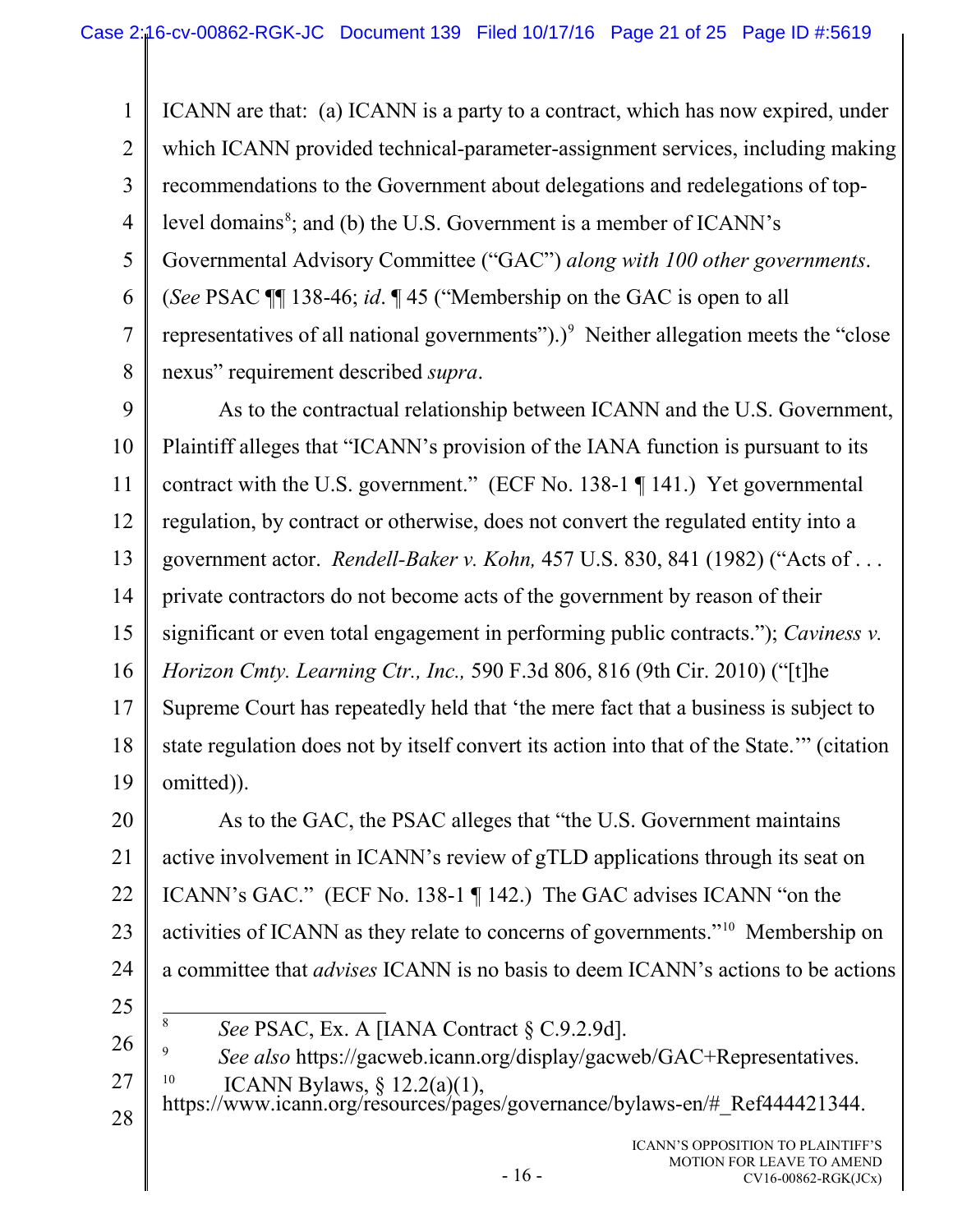<span id="page-21-2"></span><span id="page-21-0"></span>1 2 3 4 5 6 7 8 9 10 11 12 13 14 15 16 17 18 19 20 21 22 23 24 25 26 27 28 of the U.S. Government. *Am. Mfrs. Mut. Ins. Co. v. Sullivan,* 526 U.S. 40, 52 (1999) ("[a]ction taken by private entities with the mere approval or acquiescence of the State is not state action."). Notably, Plaintiff does not propose to allege that either ICANN's performance of the IANA functions or the U.S. Government's GAC membership relate to the ICANN conduct Plaintiff challenges in this action. Accordingly, the proposed Due Process Claim must fail because in order to deem ICANN's actions as governmental, the law requires that the "close nexus" must be "between the [Government] *and the challenged action*[.]" *Jackson v. Metro. Edison Co.,* 419 U.S. 345, 351 (1974) (emphasis added). **(ii) ICANN Performs No Governmental Function That Would Permit It To Be Treated As A Federal Actor.** Next, Plaintiff alleges that ICANN is a federal actor because it provides a "governmental function." (PSAC ¶ 143.) But the factual allegations pled in support of that legal conclusion are limited to ICANN performing a "*public* function." (PSAC ¶ 140 (emphasis added).) That "a private entity performs a function which serves the public does not make its acts state action." *Rendell-Baker,* 457 U.S. at 842. Importantly, for a private entity to be deemed a governmental actor because it performs a "public function[,]" the challenged function must be "both traditionally and exclusively governmental." *Lee v. Katz,*  276 F.3d 550, 554–55 (9th Cir. 2002). This test is difficult to satisfy—as the Supreme Court observed in *Flagg Brothers, Inc. v. Brooks,* 436 U.S. 149, 157–58 (1978): "While many functions have been traditionally performed by governments, very few have been 'exclusively reserved to the State.'" (citation omitted). With respect to top-level domains (such as AFRICA in .AFRICA), ICANN started receiving TLD applications in 2000, and in 2001 ICANN, not the U.S. Government, began contracting with registry operators and recommending that TLDs be added to the root zone. *See name.space, Inc. v. Internet Corp. for* 

<span id="page-21-5"></span><span id="page-21-4"></span><span id="page-21-3"></span><span id="page-21-1"></span>- 17 -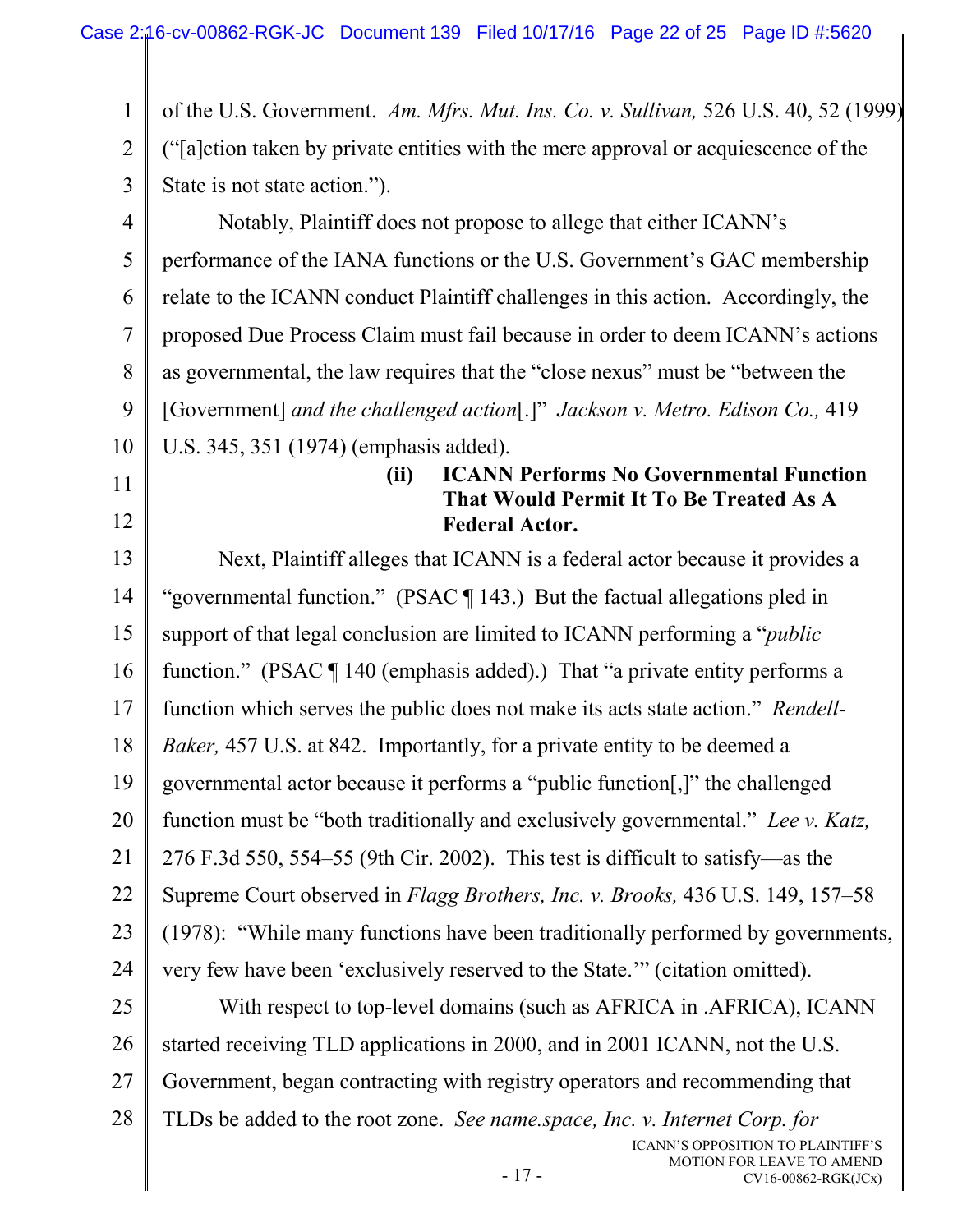1 2 3 4 5 6 7 8 9 10 11 12 *Assigned Names & Nos.*, 795 F.3d 1124, 1128 (9th Cir. 2015). Then, the U.S. National Telecommunications and Information Administration verified that changes to the root zone met ICANN's procedures before authorizing those changes, $<sup>11</sup>$  $<sup>11</sup>$  $<sup>11</sup>$  but</sup> even that role ended when the last IANA functions contract expired on September 30, 2016.[12](#page-22-3) In short, there is no plausible basis to allege that contracting for or establishing Internet domains is "both traditionally and exclusively governmental." The proposed Due Process Claim has no chance of stating a cognizable claim for relief because ICANN is not a federal actor. Accordingly, as the proposed amendment is futile, leave to amend should be denied. *See, e.g., Dev v. Donahoe*, No. 2:12-cv-3026-JAM-EFB PS, 2014 U.S. Dist. LEXIS 56037, at \*5–6 (E.D. Cal. Apr. 22, 2014), *adopted by* 2014 U.S. Dist. LEXIS 89037, at \*1 (E.D. Cal. June 27, 2014) (denying motion for leave to add claim arising under U.S. Constitution

13 14 15 because "it is apparent from the face of both the existing and proposed amended complaints that the defendants . . . were not state actors or otherwise acting under color of state law").

- 16
- 17

#### <span id="page-22-1"></span><span id="page-22-0"></span>**(b) Even If ICANN Were Deemed A Governmental Actor, The Proposed Amendment Is Otherwise Futile.**

18 19 20 Even assuming for purposes of this Motion that ICANN might be deemed a governmental actor (which it is not), the proposed amendment is futile for additional and independent reasons as well.

21 22 23 24 To start, the Court must make the threshold determination of whether Plaintiff had any interest in property or liberty sufficient to trigger the due process protections of the Fifth Amendment. *See Bd. of Regents of State Colls. v. Roth*, 408 U.S. 564, 569 (1972). The PSAC attempts to claim a violation of Plaintiff's

<span id="page-22-2"></span>25

<sup>&</sup>lt;sup>11</sup> *See* ECF 138-1 at 48 (showing the process flow for changes prior to expiration of the IANA contract on September 30, 2016).

<span id="page-22-3"></span><sup>27</sup> 28 <sup>12</sup> *See* https://www.ntia.doc.gov/press-release/2016/statement-assistant-<br>secretary-strickling-iana-functions-contract.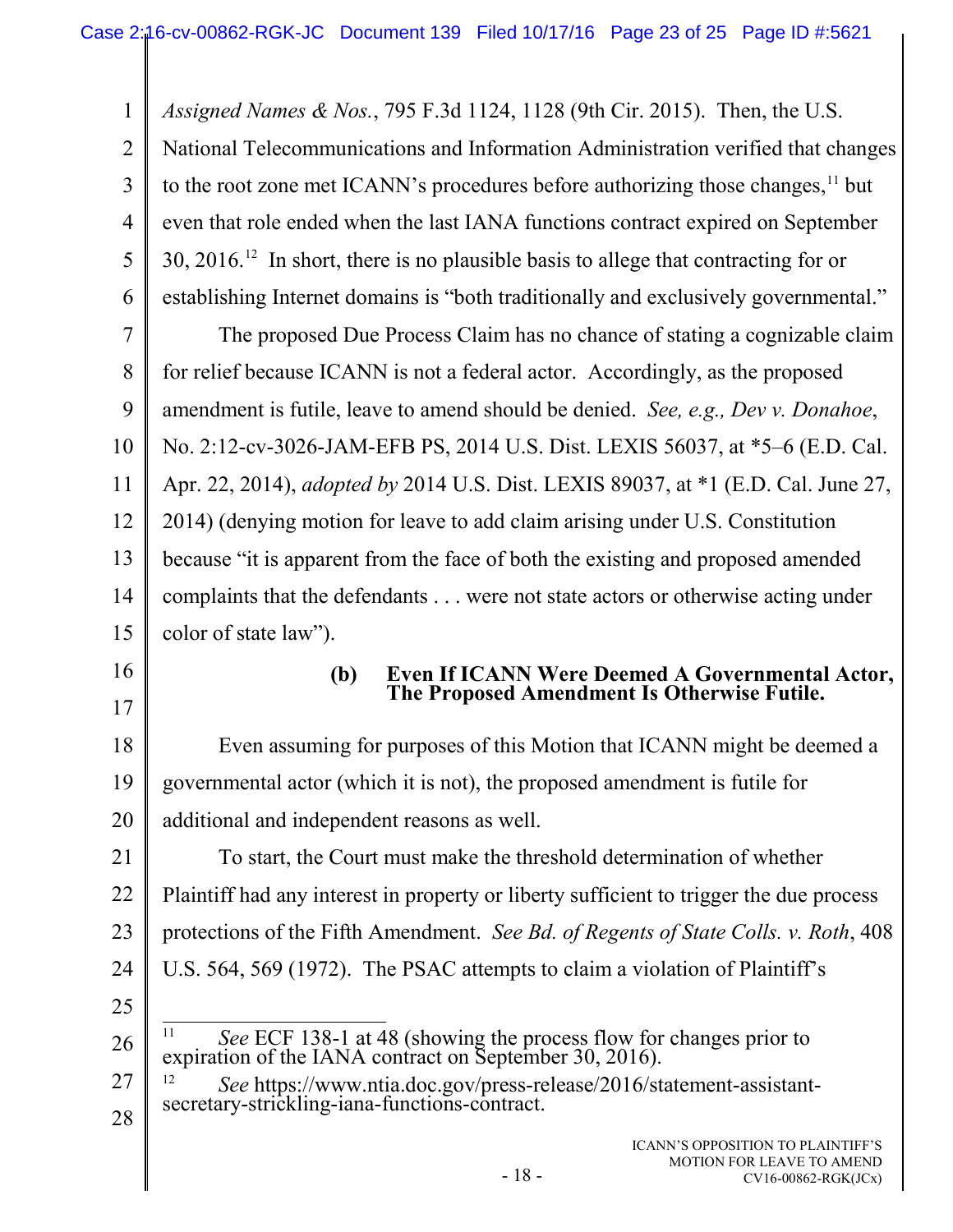1 2 3 4 5 6 7 8 property (not liberty) rights insofar as the claim seeks "fair review of its .Africa application." (PSAC ¶ 145.) Property rights cognizable under the Constitution "are created and their dimensions are defined by existing rules or understandings that stem from an *independent source such as state law* -- rules or understandings that secure certain benefits and that support claims of entitlement to those benefits." *Roth*, 408 U.S. at 577. Nothing in the PSAC or the Motion plausibly suggests any constitutionally cognizable property interest in the right to operate .AFRICA (as there is no such right), rendering the Due Process Claim defective at the outset.

<span id="page-23-2"></span><span id="page-23-1"></span>9 10 11 12 13 14 15 16 17 18 19 20 21 Moreover, Plaintiff's allegations do not plausibly suggest that ICANN's conduct did not afford Plaintiff due process, which generally requires notice and an opportunity to be heard.[13](#page-23-3) *See Mathews v. Eldridge*, 424 U.S. 319, 333 (1976). In *Mathews*, the Supreme Court set forth a three-factor balancing test to determine the procedures that are required to satisfy due process: (1) the interest at stake; (2) the risk of "erroneous deprivation" through the procedures employed; and (3) the "fiscal and administrative burdens" that additional procedural safeguards would entail. *Id*. at 335. Plaintiff offers no argument whatsoever as to how its allegations, even if taken as true could possibly satisfy this standard, instead devoting its entire argument regarding futility to asserting that ICANN is a governmental actor. (*See* Mot. at 11-12.) Plaintiff does not allege that it lacked notice of *any* stage in the processing of its application for .AFRICA ("Application"), nor that it was not allowed to be heard either during the IRP or in this Court.

22

### <span id="page-23-0"></span>**5. Plaintiff Has Already Amended Its Complaint.**

23 24 Plaintiff has already amended its complaint (ECF No. 10), which weighs against permitting the proposed amendment. *See Ascon Props., Inc.*, 866 F.2d at

25 26

<span id="page-23-3"></span>27

<sup>13</sup> The PSAC and the Motion are not in accord as to the type of due process claim Plaintiff proposes; the PSAC alleges violations *only* of "*procedural* due process rights" (PSAC ¶ 146) whereas the motion discusses *only* a claim for "*substantive* due process rights" (Mot. at 10-11).